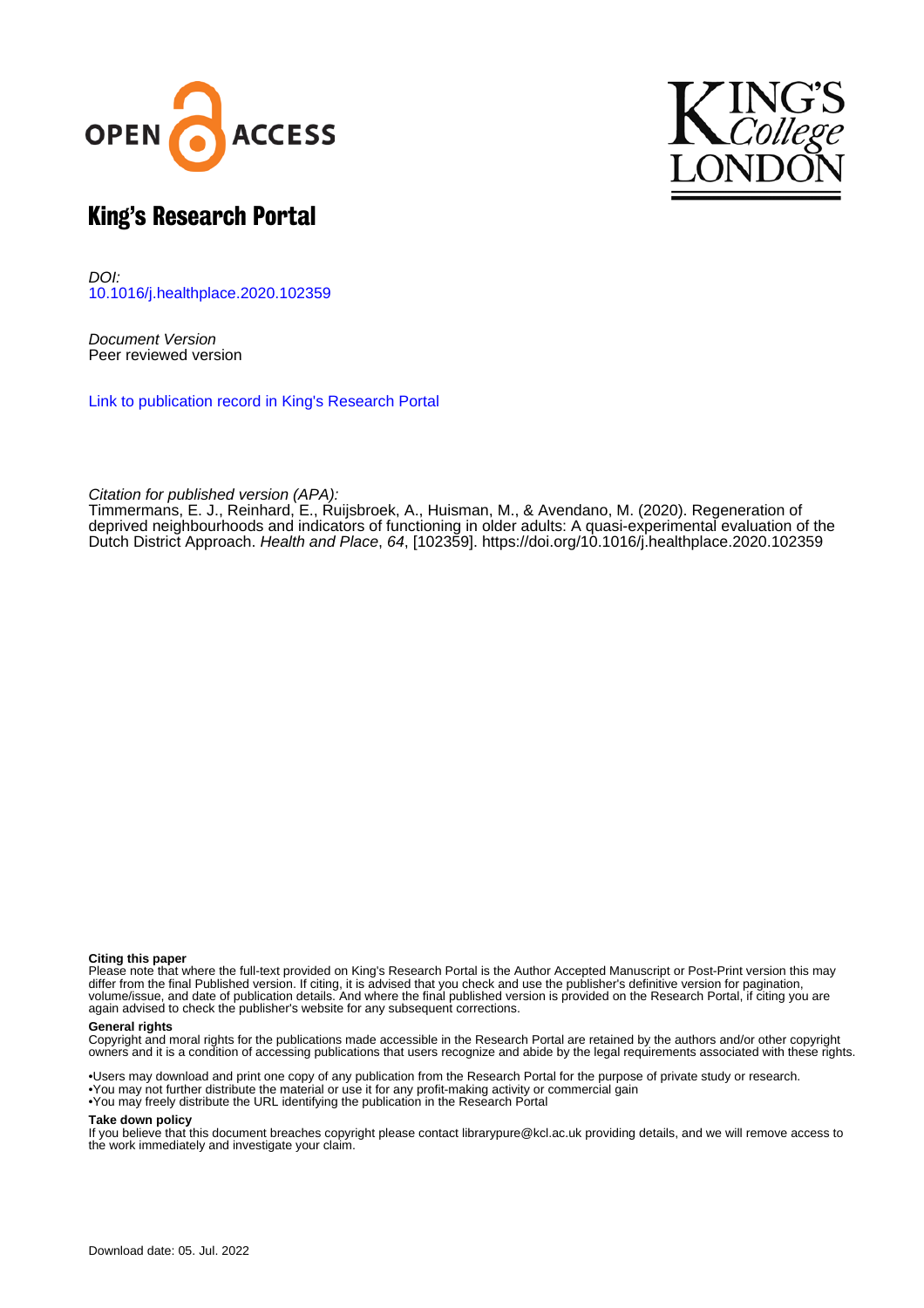## **Regeneration of deprived neighbourhoods and indicators of functioning in older adults: a quasi-experimental evaluation of the Dutch District Approach**

## **Erik J. Timmermans, PhD 1\*, Erica Reinhard, MSc 2,3 , Annemarie Ruijsbroek, PhD <sup>4</sup> , Prof. Martijn Huisman, PhD 1,5 , Prof. Mauricio Avendano, PhD 2,6**

<sup>1</sup> Department of Epidemiology and Biostatistics, Amsterdam UMC - location VU University medical center, Amsterdam Public Health research institute, Amsterdam, the Netherlands.

<sup>2</sup> Department of Global Health and Social Medicine, King's College London, London, United Kingdom.

<sup>3</sup> Department of Public Health, Erasmus University Medical Center Rotterdam, Rotterdam, the Netherlands.

<sup>4</sup> Center for Nutrition, Prevention and Health Services, National Institute for Public Health and Environment, Bilthoven, the Netherlands.

<sup>5</sup> Department of Sociology, Faculty of Social Sciences, Vrije Universiteit Amsterdam, Amsterdam, the Netherlands.

<sup>6</sup> Department of Social Behavioral Sciences, Harvard T. H. Chan School of Public Health, Cambridge, Massachusetts, United States of America.

\* Corresponding author: Erik J. Timmermans, PhD. Department of Epidemiology and Biostatistics, Amsterdam UMC - location VU University medical center, Amsterdam Public Health research institute. De Boelelaan 1089A, 1081HV Amsterdam, the Netherlands, Tel: +31 20 4448187, E-mail: ej.timmermans@amsterdamumc.nl.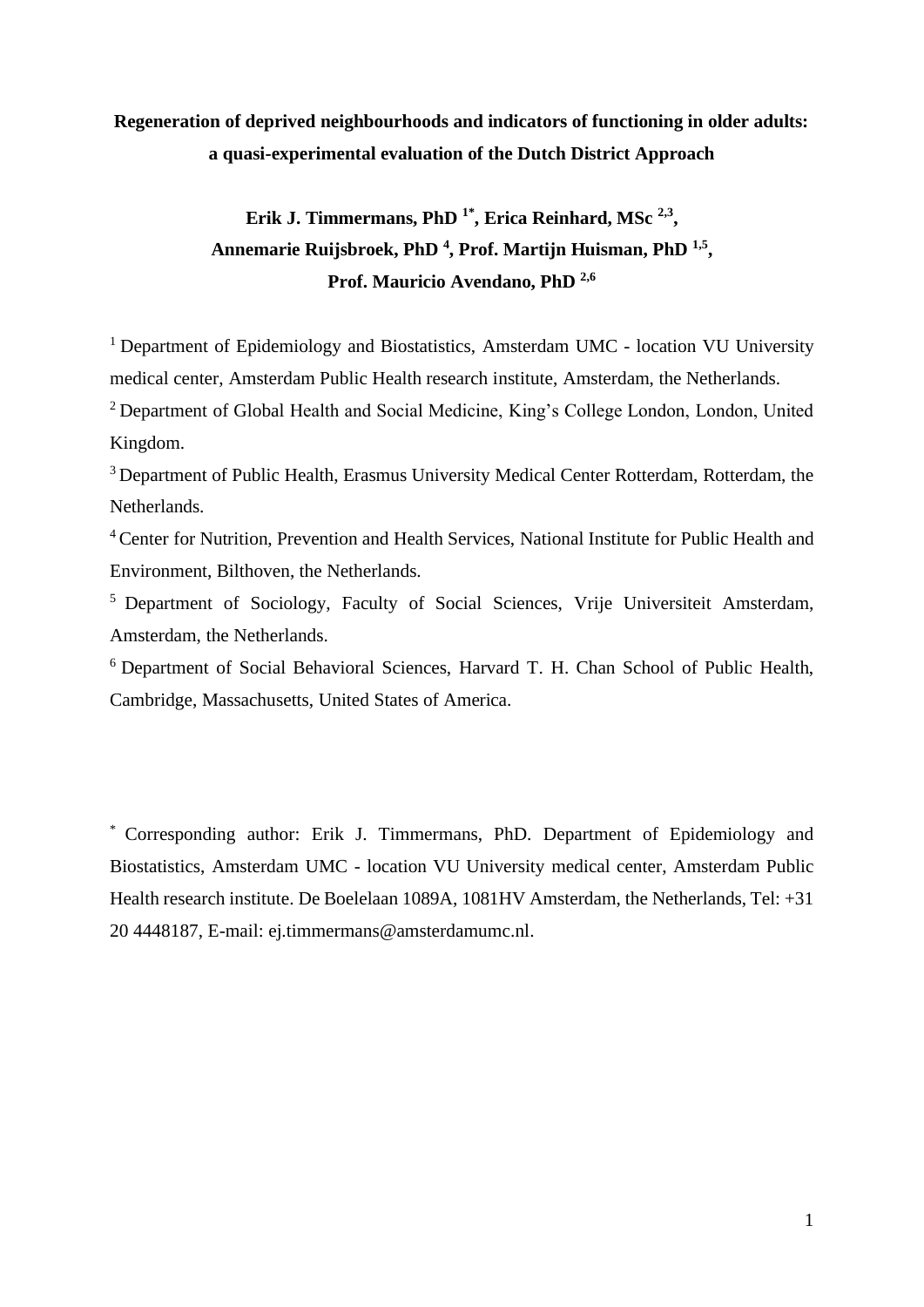#### **Acknowledgements**

This study was performed within the MINDMAP project. MINDMAP is funded by the European Commission HORIZON 2020 research and innovation action 667661. The Longitudinal Aging Study Amsterdam is funded largely by a grant from the Netherlands Ministry of Health Welfare and Sports, Directorate of Long-Term Care. We would like to thank the research team of the URBAN40 project for providing data on the intensity of the Dutch District Approach in each target district. The URBAN40 project is financed by the Netherlands Organization for Health Research and Development (ZonMw) and the Netherlands Ministry of the Interior and Kingdom Relations.

### **Authors' contributions**

EJT, ER, MH and MA conceptualized the study. EJT and AR prepared the data. AR obtained the data on programme intensity. EJT performed the statistical analyses, interpreted the data, and drafted the manuscript. All authors revised intermediate manuscript versions critically for important intellectual content. All authors have read and approved the final version of the manuscript.

#### **Conflict of interest statement**

The authors declare that they have no competing interests.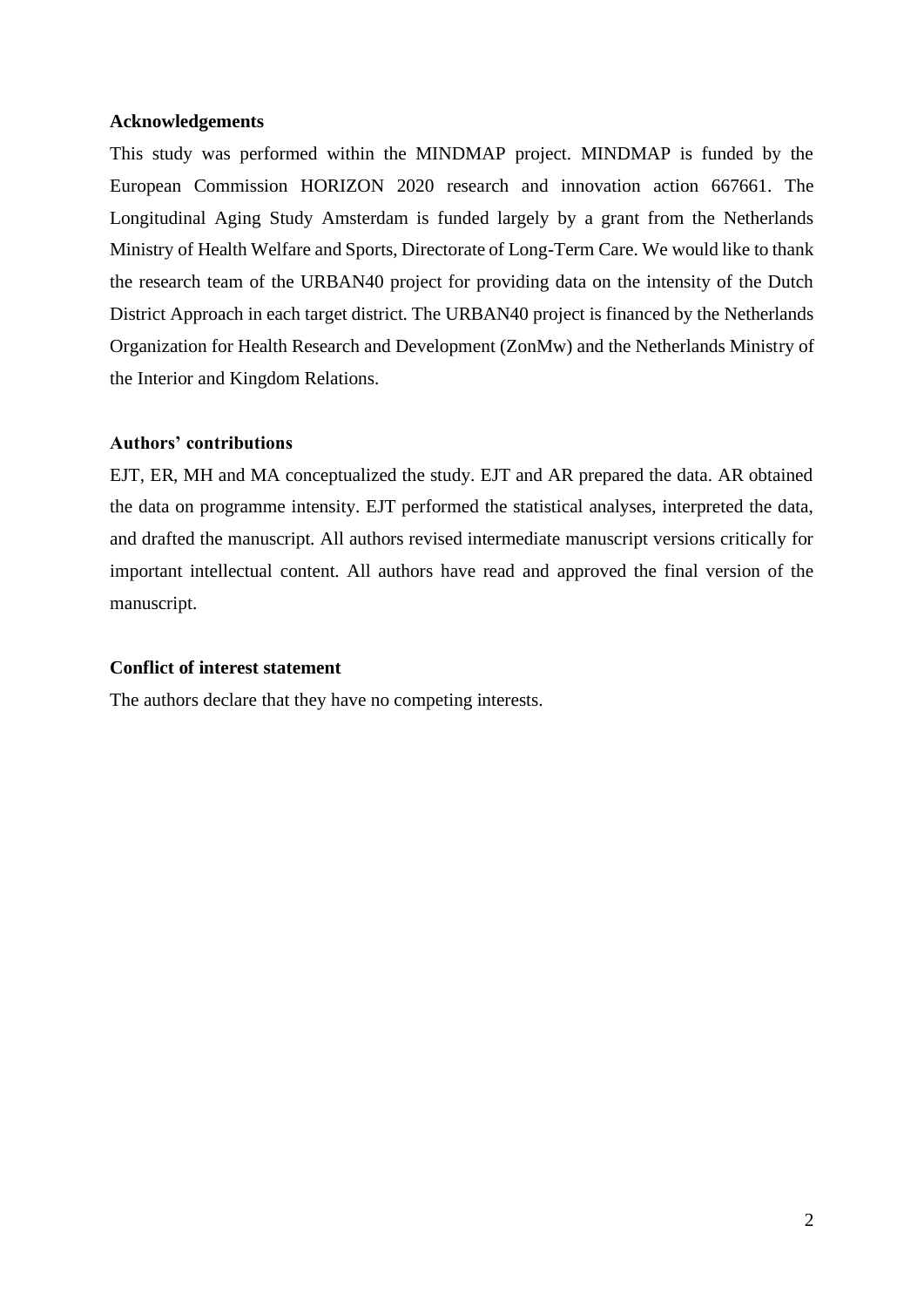### **Abstract**

This study examines the impact of the Dutch District Approach, a major urban regeneration programme that was started in 2008 in the Netherlands, on social, physical and mental functioning of older adults. Data from 1092 participants (58-93 years at baseline) across two waves (2005/06 and 2011/12) of the Longitudinal Aging Study Amsterdam were linked to detailed data on exposure to the programme. Using a difference-in-difference approach, we assessed differences from pre-intervention to the intervention period between the target and control districts in loneliness, social engagement, social isolation, physical activity, and anxiety and depressive symptoms. Regardless of programme intensity, the results indicate that the Dutch District Approach did not benefit or harm these aspects of functioning in older adults.

**Key words:** Mental functioning, Physical activity, Social engagement, Social isolation, Urban regeneration programme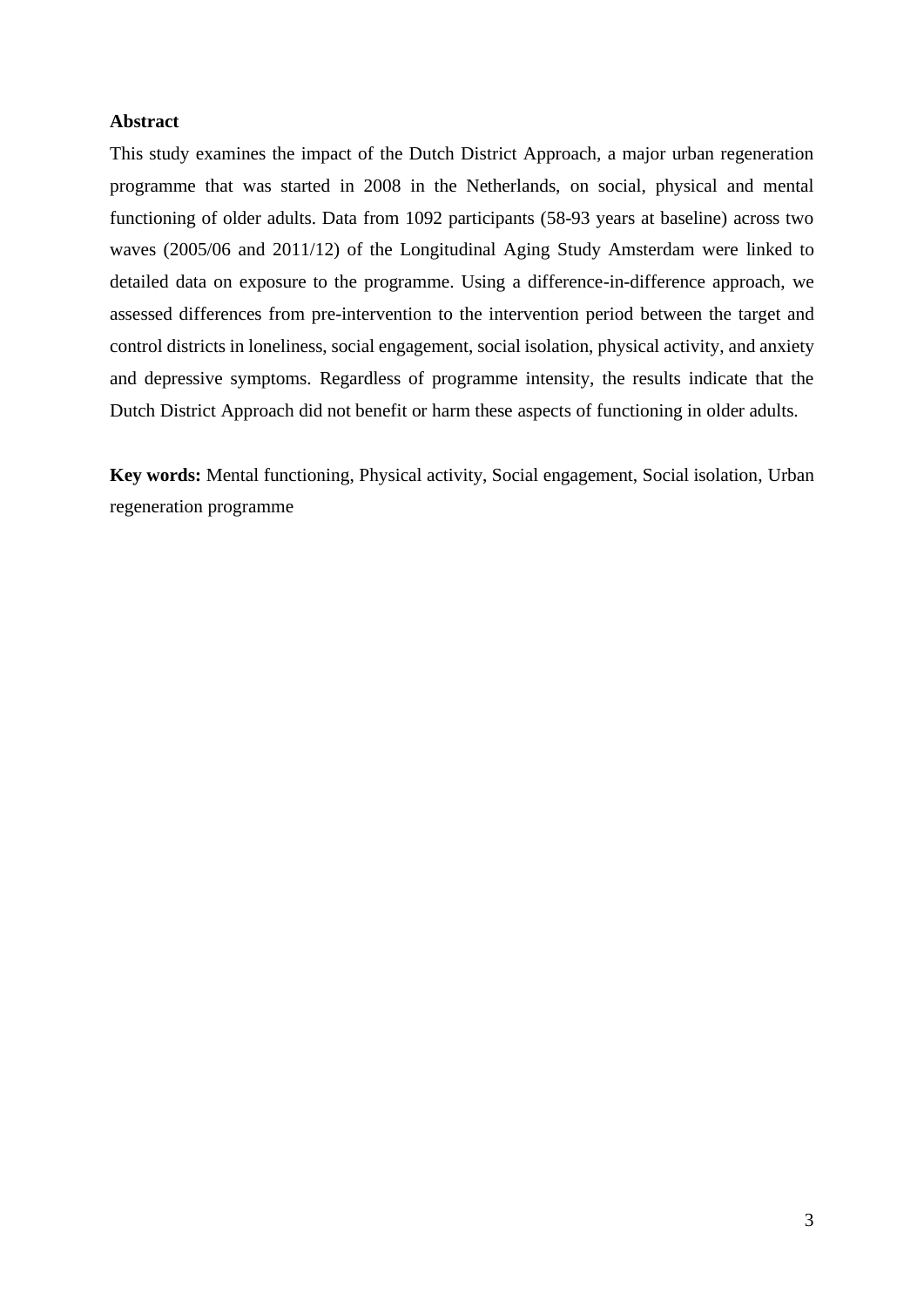#### **Introduction**

Living in deprived areas, characterized by poor economic, physical and social conditions, has been linked to poor mental and physical health and social engagement (Diez Roux and Mair, 2010; Hand and Howrey, 2019). Urban regeneration programmes are increasingly common as a means of simultaneously addressing spatially concentrated problems related to the personal circumstances of residents in deprived areas as well as problems that derive from the place itself, such as the local physical and social environment (Anderson and Musterd, 2005; Droomers et al., 2016; Lupton, 2003). As urban regeneration programmes target the social determinants of health at both the individual- and area-level, they may contribute to health improvements of residents and reduce geographical health inequalities (Egan et al., 2013; Ruijsbroek et al., 2017; Whitehead, 2007). The evaluation of the health impact of urban regeneration programmes can therefore provide information about the usefulness of area-level policies as a strategy to tackle poor health and health inequalities (Ruijsbroek et al., 2017).

The Dutch District Approach is an urban regeneration programme that was implemented by the Dutch government in 2008 with the aim to improve the living conditions of the 40 most deprived districts (hereafter called target districts) in 18 cities of the Netherlands within ten years (Ministry of Housing, Spatial Planning and the Environment, 2007). Each target district implemented a set of interventions tailored to suit specific local needs. Interventions were focused on five policy areas and aimed at improving employment and income, educational level, housing conditions and physical neighbourhood environment, safety, and social cohesion (Droomers et al., 2014). Examples of interventions include the organization of local economic activities, programmes to prevent school dropout, renovation of the housing stock, creation of green space and facilities for sport and recreation, programmes to reduce neighbourhood nuisance, and activities to increase social cohesion, social neighbourhood networks, social support, and social capital in the target district (Droomers et al., 2014; Ruijsbroek et al., 2017). The mix, content and intensity of interventions differed by target district (Droomers et al., 2014). Although the Dutch District Approach was intended to last 10 years, the national funding stopped in 2012 as a result of changes in political priorities (The House of Representatives, 2011). Yet, it has been suggested that the Dutch District Approach addressed the neighbourhood environment to such an extent that future health impacts of this area-based intervention could be expected (Droomers et al., 2014).

Previous evaluation studies on the health impact of the Dutch District Approach have focused on the general adult population and have revealed contradictory findings. Using repeated cross-sectional data, some studies reported more favourable trends in some health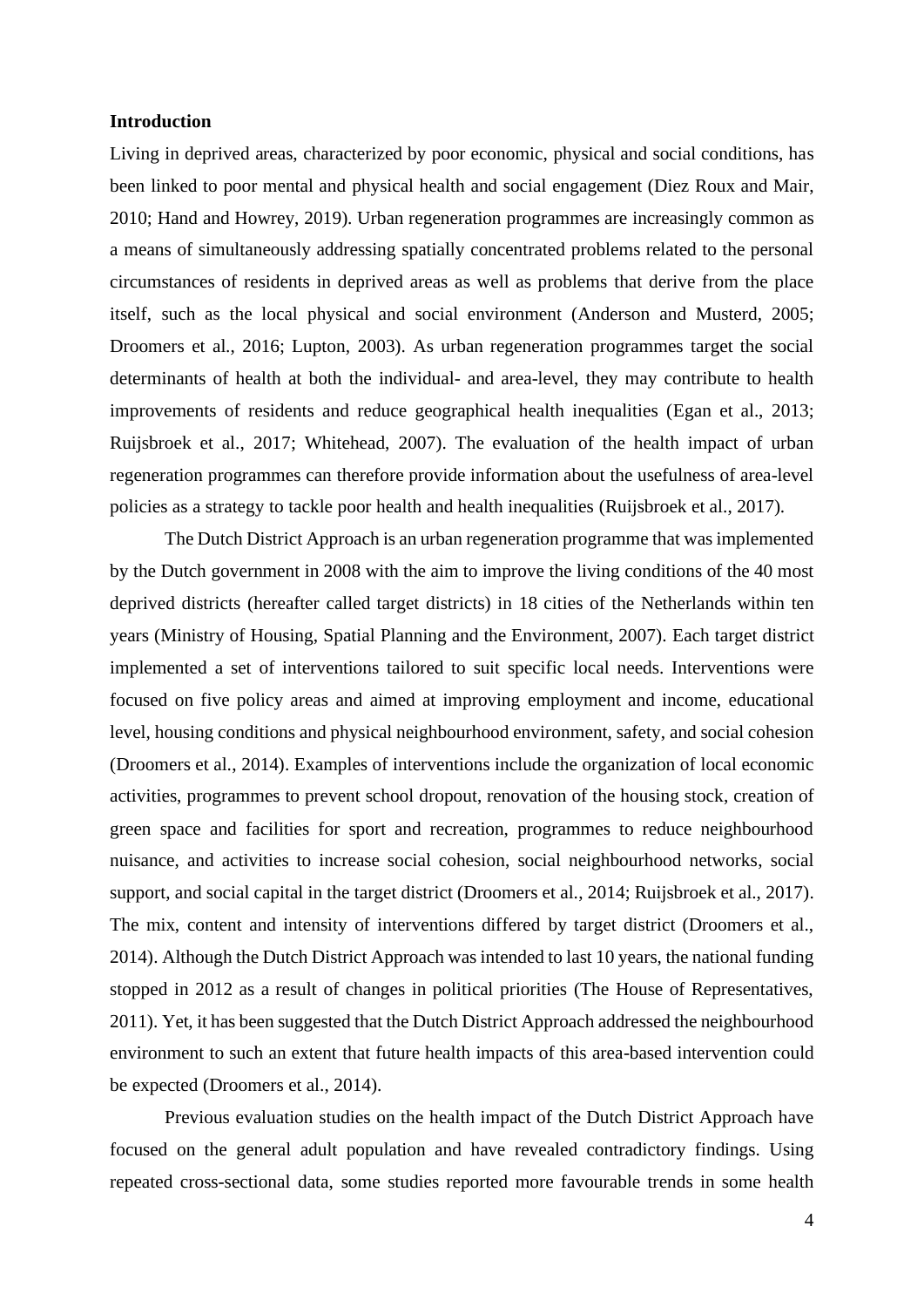indicators (e.g., self-reported general health, mental health and physical activity) in target districts than in control districts after 3.5 years of follow-up (Droomers et al., 2016; Jongeneel-Grimen et al., 2016; Kramer et al., 2014). By contrast, other studies found no evidence for a positive health impact of the urban regeneration programme (Ruijsbroek et al., 2017; Stronks et al., 2014). A 6.5 year follow-up evaluation by Ruijsbroek et al. (2017) found no evidence of longer-term impacts on self-reported general health, mental health and related lifestyle behaviours, including physical activity, overweight, obesity and smoking at the area-level. The study by Ruijsbroek et al. (2017) further showed that the health impact of the Dutch District Approach did not differ by the intensity of the urban regeneration programme.

None of the studies above specifically focused on older adults, a population that might be particularly affected by urban regeneration programmes. It has been suggested that older adults are more dependent upon their immediate local environment and are more concerned about neighbourhood conditions than their younger counterparts due to their limited mobility, higher physical and/or social vulnerability (Aneshensel et al., 2016). The impact of urban regeneration programmes on older adults, however, is difficult to predict. On the one hand, programmes such as the Dutch District Approach, entail various interventions that may reduce loneliness, social isolation and anxiety and depressive symptoms, while increasing levels of social engagement and physical activity among older adults in the most deprived neighbourhoods (World Health Organization, 2007). For instance, increases in green spaces for recreation might offer a space for older adults to meet, resulting in improved physical activity and mental health, and reduced social isolation (Barnett et al., 2017; Barnett et al., 2018). On the other hand, urban regeneration programmes often target improvements that more directly benefit younger adults, and do not specifically focus on improving the social and physical environment of older adults. In addition, they may also result in unexpected changes that disrupt the environment older adults recognize and habituated too, potentially leading to negative consequences such as reduced social engagement or increased social isolation. To our knowledge, no study has examined the effects of the Dutch District Approach on indicators of functioning among older adults specifically.

The aim of this study was to evaluate the Dutch District Approach's impact on loneliness, social engagement, social isolation, physical activity and anxiety and depressive symptoms among older adults, using a quasi-experimental design and data from an ongoing large-scale longitudinal cohort study on aging in the Netherlands. Firstly, we use a differencein-difference approach to compare changes in outcome measures between the pre-intervention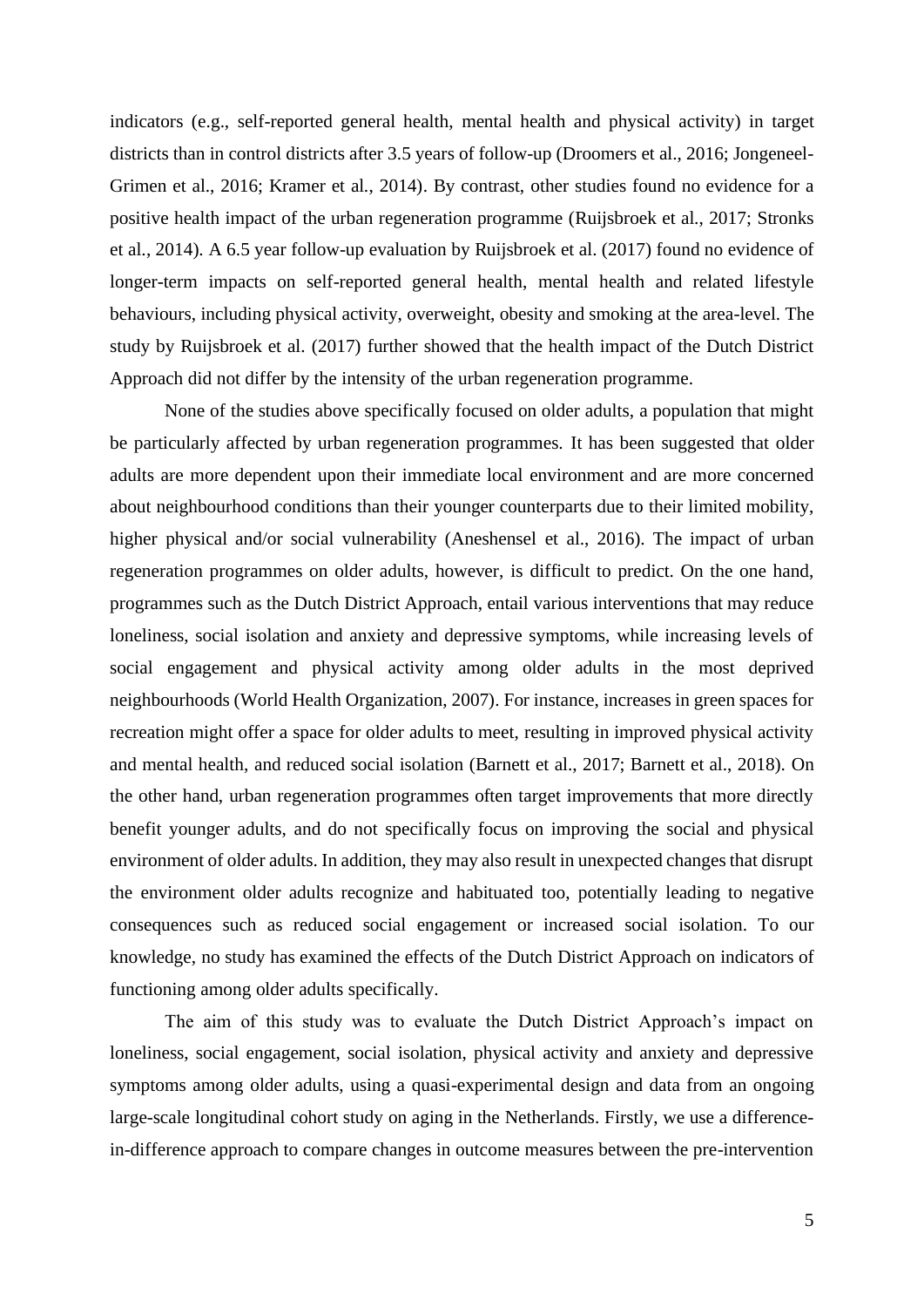and intervention period in the target and control districts. Secondly, we assess whether the impact of the urban regeneration differs by the intensity of the urban regeneration programme.

#### **Material and Methods**

### Study design and sample

Data from the Longitudinal Aging Study Amsterdam (LASA) were used in this study. The Longitudinal Aging Study Amsterdam is an ongoing, prospective cohort study in the Netherlands on the determinants, trajectories and consequences of physical, cognitive, emotional and social functioning in older adults (Hoogendijk et al., 2016; Huisman et al., 2011). Sampling, response and procedures are described in detail elsewhere (Huisman et al., 2011). In short, a random sample of older men and women (55-85 years), stratified by age and gender, was drawn from the population registries of eleven municipalities in three culturally distinct regions in the Netherlands. The baseline data collection was conducted in 1992/93 and the baseline sample included 3107 respondents. Since then, follow-up measurements have been conducted approximately every three years. Additional respondents (n=1002) were recruited from the same sampling frame in 2002/03.

For this study, data from waves 2005/06 and 2011/12 were used, as these corresponded to the period just before and after the onset of the intervention. The sample in 2005/06 included 2165 respondents, and 643 of which were lost to follow-up by  $2011/2012$  (ndeceased=449,  $n_{refusal}=129$ ,  $n_{inelicible}=57$ ,  $n_{not\text{ contacted}}=8$ ) (Hoogendijk et al., 2020). The reasons for attrition between these two waves did not significantly differ between target (deceased: 69.1%, refusal: 20.5%, ineligible: 9.2%, not contacted: 1.2%) and control districts (deceased: 72.5%, refusal: 17.5%, ineligible: 7.5%, not contacted: 2.5%) (p-value of Pearson Chi-square test=0.84). The percentage of deceased respondents that died during the pre-intervention and intervention period did not significantly differ between target (pre-intervention: 41.4%, intervention: 58.6%) and control districts (pre-intervention: 35.6%, intervention: 64.4%) (p-value of Pearson Chisquare test=0.53). Respondents with no data on their residential address during the study period (n=3) were excluded from the analyses. Furthermore, individuals who migrated to dissimilar district types (i.e., participants from target districts moving to control districts and participants from control districts moving to target districts) during the pre-intervention period (n=4) and intervention period  $(n=12)$  were excluded from the analyses to prevent attributing programme effects to the inward or outward migration of (un)healthier residents. In addition, respondents with missing data on at least one outcome measure ( $n=409$ ) and on at least one covariate ( $n=2$ ) were excluded from the analyses. The final analytical sample consisted of 1092 individuals with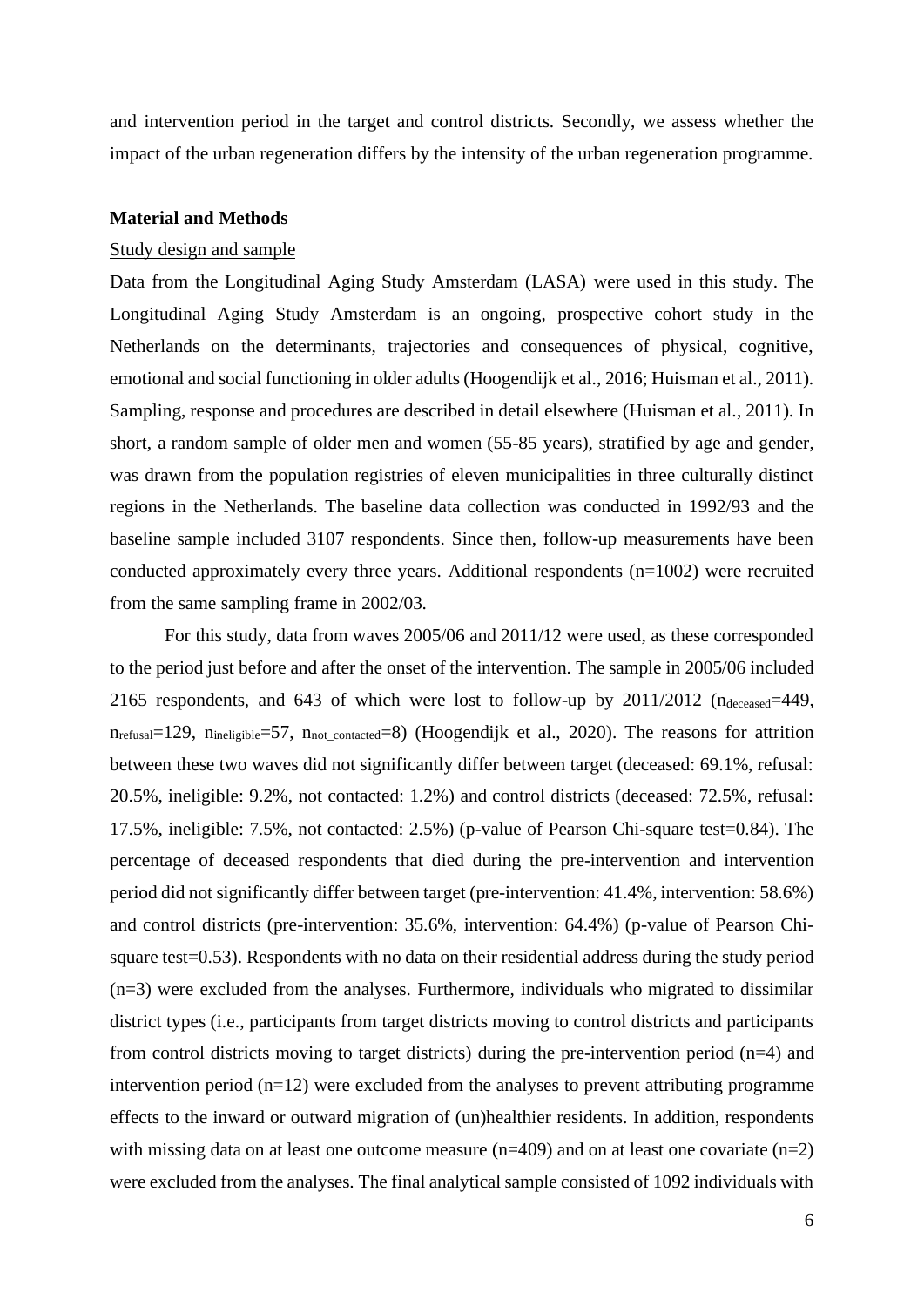full data at both waves. All participants completed an informed consent and the study was approved by the Ethical Review Board of the VU University medical center.

#### Dependent variables

#### *Loneliness*

Loneliness was measured using the De Jong Gierveld Loneliness Scale (De Jong Gierveld and Van Tilburg, 1999). This 11-item scale ranges from 0 to 11, with higher scores indicating higher levels of loneliness.

#### *Social engagement*

Social engagement was measured by asking participants about their social participation activities (Hoogendijk et al., 2016; Huisman et al., 2011). As social engagement measure, one dichotomized variable  $(0=no, 1=yes)$  was created to indicate membership of a group, club and/or organization.

### *Social isolation*

Social isolation was defined based on whether participants indicated that they had no daily contact with anyone from their personal social network (0=no, 1=yes) (Timmermans et al., 2019). Participants who lived together with a partner or someone else were not considered as socially isolated.

#### *Physical activity*

Physical activity was measured using the LASA Physical Activity Questionnaire (LAPAQ) (Stel et al., 2004). The LAPAQ covers frequency and duration of various activities during the previous two weeks. Activities included walking outside, cycling, gardening, light and heavy household work and a maximum of two sports. In order to calculate average daily physical activity in minutes, the frequency and duration of walking, cycling, gardening and sport activities were multiplied and divided by 14 days, and subsequently summed. The intervention activities of the Dutch District Approach particularly focus on increasing outdoor physical activities (e.g., walking, cycling and gardening) and sport activities, and not on increasing indoor home activities (Droomers et al., 2014). Therefore, light and heavy household work were not included in the physical activity measure.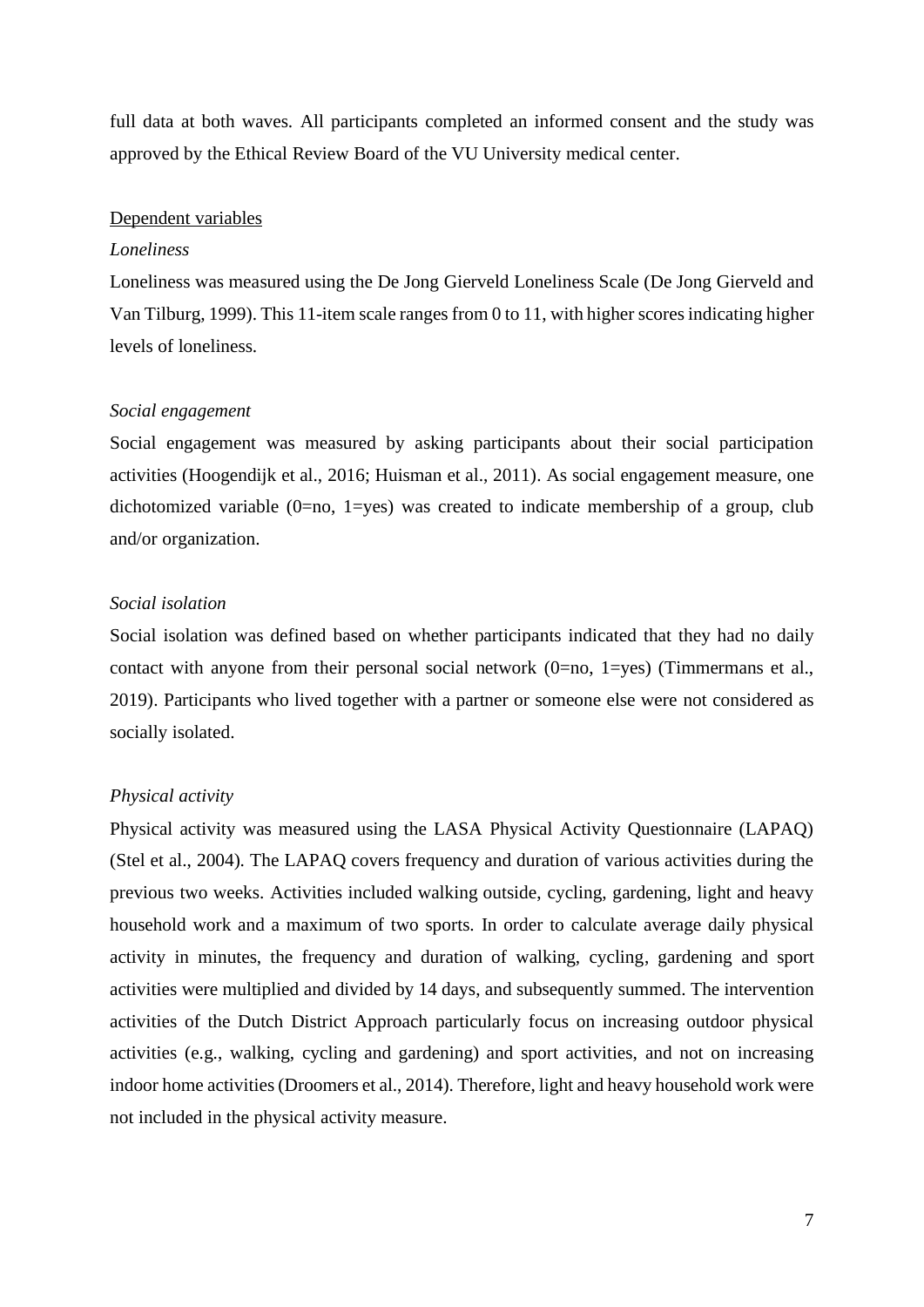#### *Anxiety symptoms*

Anxiety symptoms were examined by the Hospital Anxiety and Depression Scale – Anxiety scale (HADS-A) (Zigmond and Snaith, 1983). The HADS-A is a questionnaire comprising seven four-point Likert scaled items. The scale ranges from 0 to 21, with higher scores representing more anxiety symptoms.

#### *Depressive symptoms*

Depressive symptoms were measured using the Center for Epidemiologic Studies Depression Scale (CES-D) (Radlof, 1977). The CES-D is a 20-item self-report scale ranging from 0 to 60, with higher scores representing more depressive symptoms.

#### Independent variable

### *Exposure to the Dutch District Approach*

In the Netherlands, districts (average area size:  $13.9 \text{ km}^2$ ) are geographically delineated administrative areas within municipalities and include, on average, approximately 2860 households (Statistics Netherlands, 2013). The districts where participants were living were categorized into two different categories. The districts in which the Dutch District Approach was implemented were considered as target districts. In this study, all target districts (n=5) were located in the municipality of Amsterdam at each wave. The districts that were unaffected by the Dutch District Approach were considered as control districts. In 2005/06 and 2011/12, participants lived in 107 and 122 control districts that were located in 55 and 66 municipalities across the Netherlands, respectively.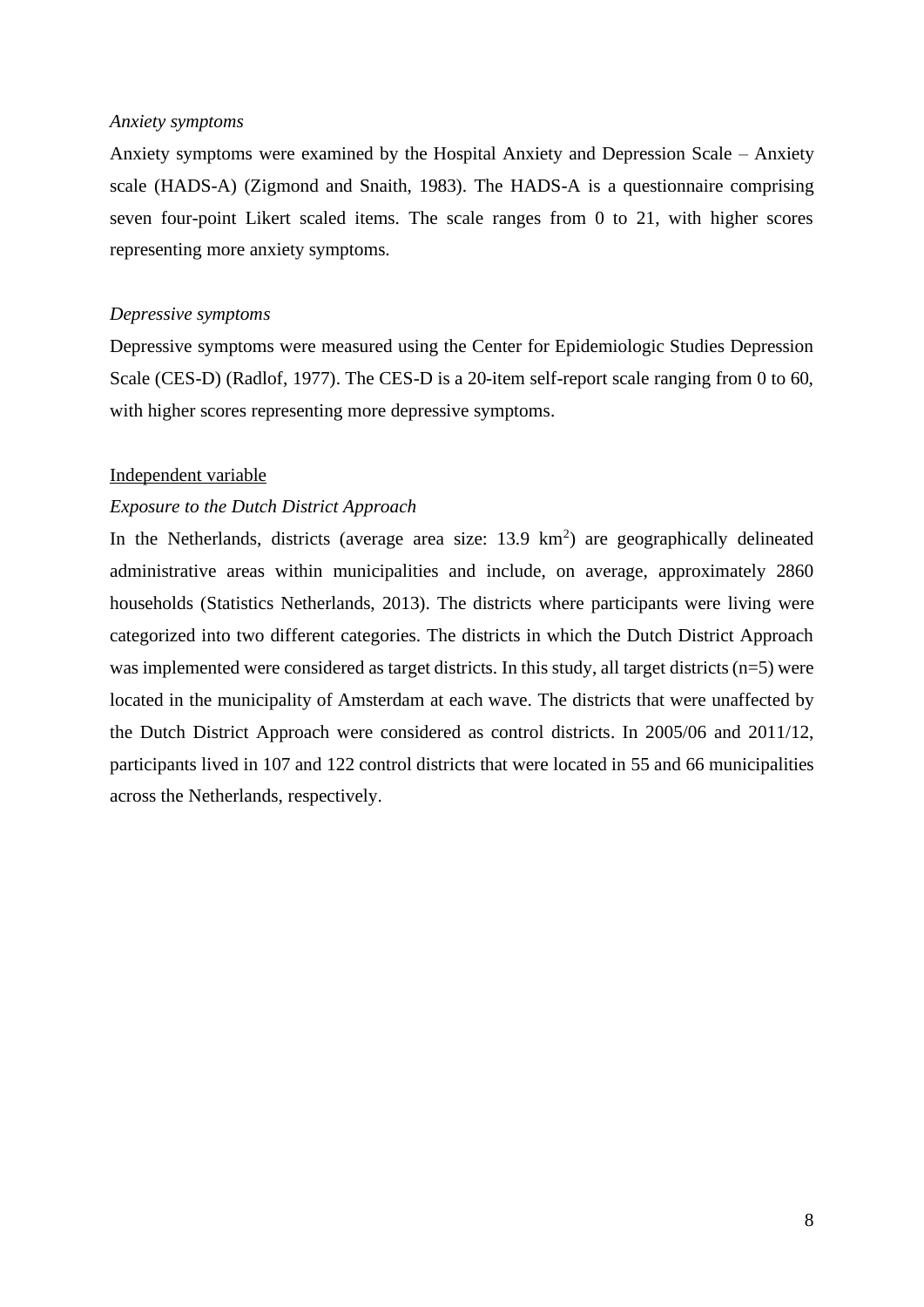#### Effect modifier

#### *Intensity of the urban regeneration programme*

The assessment of the intensity of the urban regeneration programme in each target district has been previously described in detail elsewhere (Droomers et al., 2014; Jongeneel-Grimen et al., 2016). In short, an inventory of types of interventions within the five policy areas was made for each target district in the Netherlands. The inventory resulted in 17 different types of interventions across the target districts. Based on the number of residents reached or magnitude of environmental change achieved, the intensity of each type of intervention was classified as 'less intensive' (score=0), 'moderately intensive' (score=1) or 'more intensive' (score=2). For four target districts, no detailed information on intervention activities was available. For the other 36 target districts, an intensity sum score (range: 0-24) was calculated that was based on the intensity scores of the 12 intervention activities that were related to the policy areas housing conditions and physical neighbourhood environment, safety, and social cohesion. Of the policy areas within the Dutch District Approach, these are also the most relevant policy areas for older adults. The mean intensity sum score across the target districts was 12. Based on this intensity sum score, the intensity of the Dutch District Approach in each target district was categorized (0=less intensive (intensity sum score≤11), 1=more intensive (intensity sum score≥12)). The more intensive programmes employed activities within a larger number of types of interventions and incorporated measures that covered the different policy areas (Droomers et al., 2014; Jongeneel-Grimen et al., 2016; Ruijsbroek et al., 2017). Of the five target districts in the this study, two districts implemented a less intensive programme and three districts implemented a more intensive regeneration programme.

#### Covariates

Analyses were adjusted for age in years, gender (0=women, 1=men), partner status, educational level, employment status, mobility disability and population density.

Marital status was categorized into *partner status* (0=no partner (i.e., single or never been married, divorced or widowed), 1=partner (i.e., married or cohabitating, registered partnership or living apart)).

*Educational level* was dummy-coded (0=no, 1=yes) into: low (reference category; elementary education not completed, elementary education, or lower vocational education), intermediate (general intermediate education, intermediate vocational education, or secondary education), and high (higher vocational education, college education, or university education).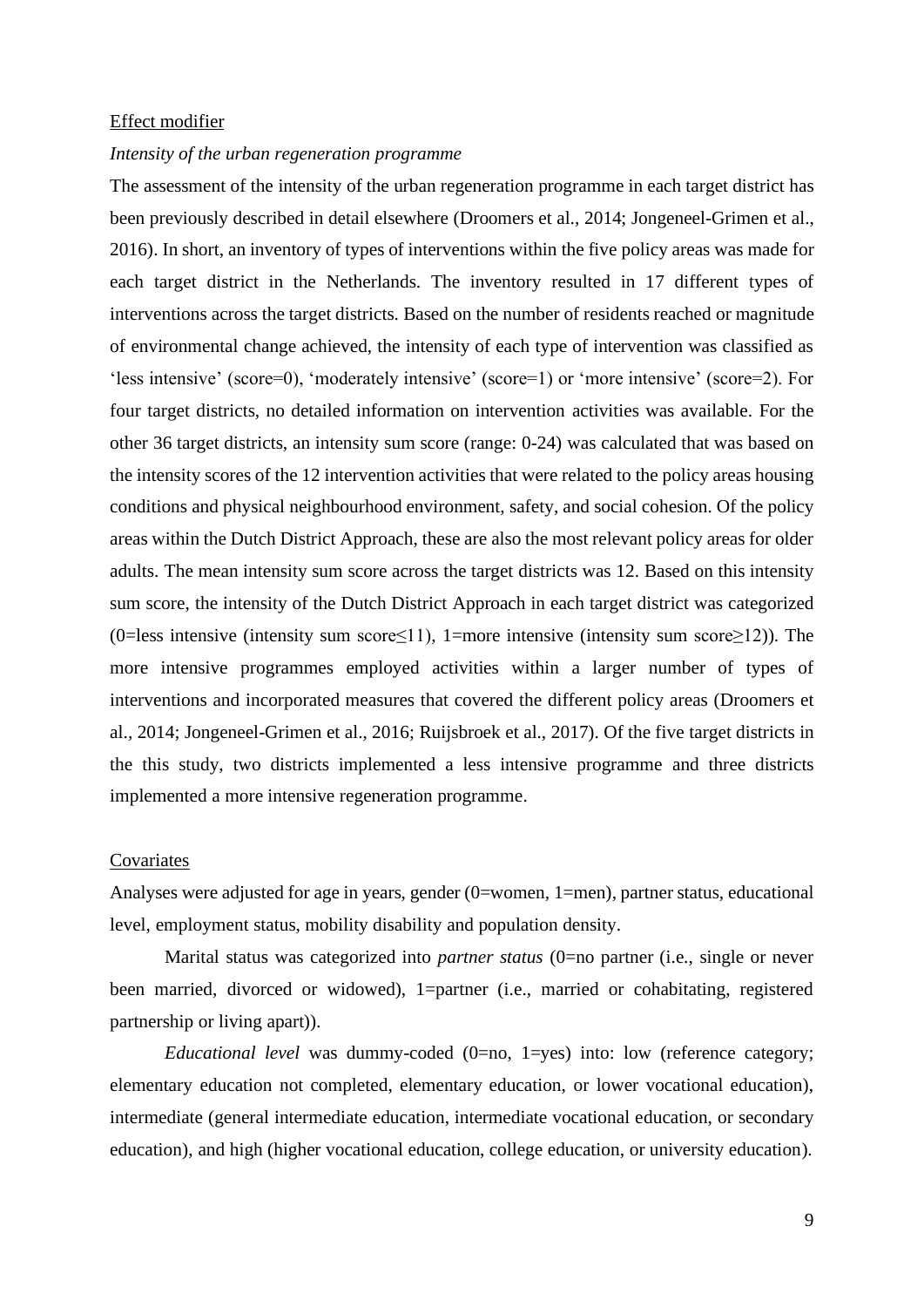*Employment status* was assessed by asking participants whether they had a paid job at present  $(0=no, 1=yes)$ .

*Mobility disability* was assessed as the self-reported degree of difficulty or need of help with walking five minutes outdoors without resting. Mobility disability was considered as present (0=no, 1=yes) when participants indicated that they could not do this activity at all or without help (Lan et al., 2003).

*Population density* was measured as the number of residents per square kilometer in neighbourhoods, which are administrative sub-areas within districts (average area size:  $3.1 \text{ km}^2$ ) and average number of households: 630) (Statistics Netherlands, 2016; Timmermans et al., 2018).

#### Statistical analyses

Characteristics of the study sample were presented using descriptive statistics. Means and standard deviations (SDs) were presented for normally distributed continuous variables. Frequencies and proportions were presented for dichotomous or categorical variables. Preintervention differences in characteristics between target and control groups were statistically tested using Independent Samples T Tests and Pearson Chi-square Tests.

A difference-in-difference approach was applied to examine the impact of exposure to the Dutch District Approach on various indicators of functioning. We assessed differences in the outcome measures from the pre-intervention and intervention period between the target and control districts. This difference-in-difference approach was implemented in linear regression models (for continuous variables) and linear probability models (for dichotomous variables) which controlled for relevant covariates, including age, gender, partner status, educational level, employment status, mobility disability and population density. In these models, outcomes were estimated as a function of a period indicator (intervention period compared to its reference preintervention period), treatment indicator (target districts compared to its reference control districts), and the interaction between the period and treatment indicator, which corresponds to the difference-in-difference estimate of interest.

To examine whether the effect of the Dutch District Approach on the outcome measures differed by the intensity of the urban regeneration programme, the analyses were stratified by the intensity variable.

All analyses were repeated in three sensitivity analyses. In the first sensitivity analysis, only participants living in the municipality of Amsterdam were included. In the second sensitivity analysis, only data from participants in target districts and the 25% most deprived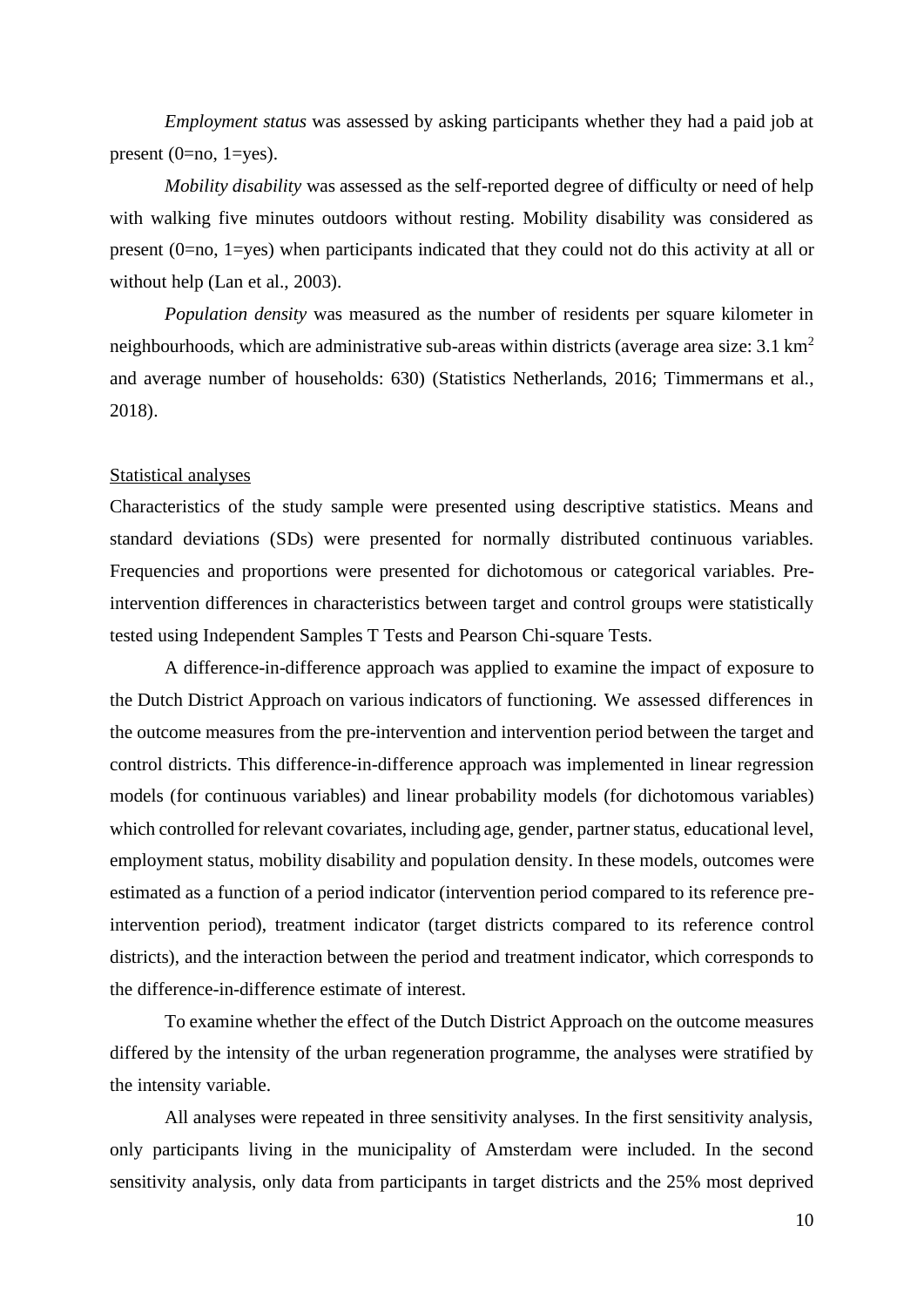control districts (based on the socioeconomic status score from The Netherlands Institute for Social Research (Knol, 2012)) were included. In the third sensitivity analysis, a broad definition of target districts was used to increase the number of participants in the target districts. This definition was based on actual target districts and districts within five kilometers of those districts. Most (older) adults want to actively travel (i.e., by foot or bicycle) this distance for activities, such as grocery shopping (KiM Netherlands Institute for Transport Policy Analysis, 2016; Prins et al., 2014). Individuals living near target districts may therefore also be affected by the programme.A key assumption of our approach is that trends in target and control districts would have been parallel in the absence of intervention. A common way to test this assumption is to examine trends in outcomes in the years prior to the programme. These analyses revealed that trends in indicators of functioning did not differ between target and control districts in the period 2001-2005, indicating a common trend in target and control districts.

In all analyses, a p-value below 0.05 was considered as statistically significant. All statistical analyses were performed in IBM SPSS Statistics (Version 20; IBM Corp, Armonk, New York, United States of America).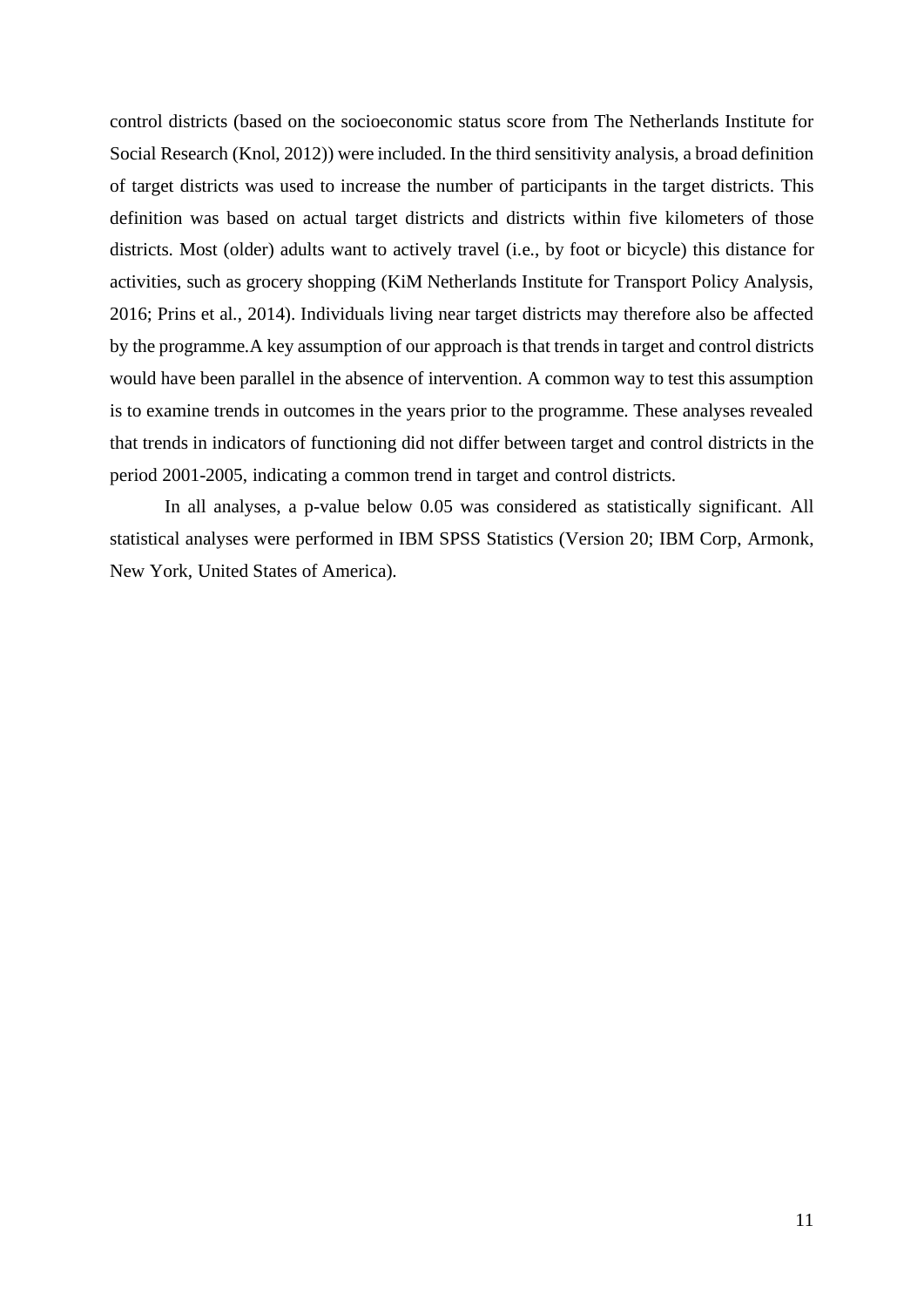#### **Results**

Of all 1092 participants, 63 lived in target districts, while 1029 lived in control districts. Before the onset of the programme, participants in the target districts were similar to participants in the control districts in terms of age, gender, educational level, employment status and mobility disability, but they were less likely to have a partner. Target districts were characterized by a higher population density than control districts (Table 1).

*\*Table 1\**

During the pre-intervention period as well as the intervention period, participants in the target districts had less favourable outcomes on each separate indicator of functioning than those in the control district (Figure 1 and Table 2). No statistical evidence was found that exposure to the Dutch District Approach significantly influenced loneliness, social engagement, social isolation, physical activity, and anxiety and depressive symptoms (Table 2).

*\*Figure 1\**

*\*Table 2\**

The results of the stratified analyses indicated that the changes in the various indicators of functioning were not consistently larger in target districts that implemented a more intensive urban regeneration programme (Table 3).

*\*Table 3\**

The first sensitivity analysis included data from 63 and 149 participants in target and control districts in the municipality of Amsterdam, respectively. The findings indicate that the Dutch District Approach did not benefit or harm functioning of older adults in Amsterdam (Table 4). This was regardless of programme intensity (results not shown). The second sensitivity analysis included data from 63 and 208 participants in target and the 25% most deprived control districts, respectively. The findings of this sensitivity analysis were similar to those of the main analyses as well as the first sensitivity analysis (results not shown). The third sensitivity analysis included data from 205 and 887 participants in target (broad definition) and control districts,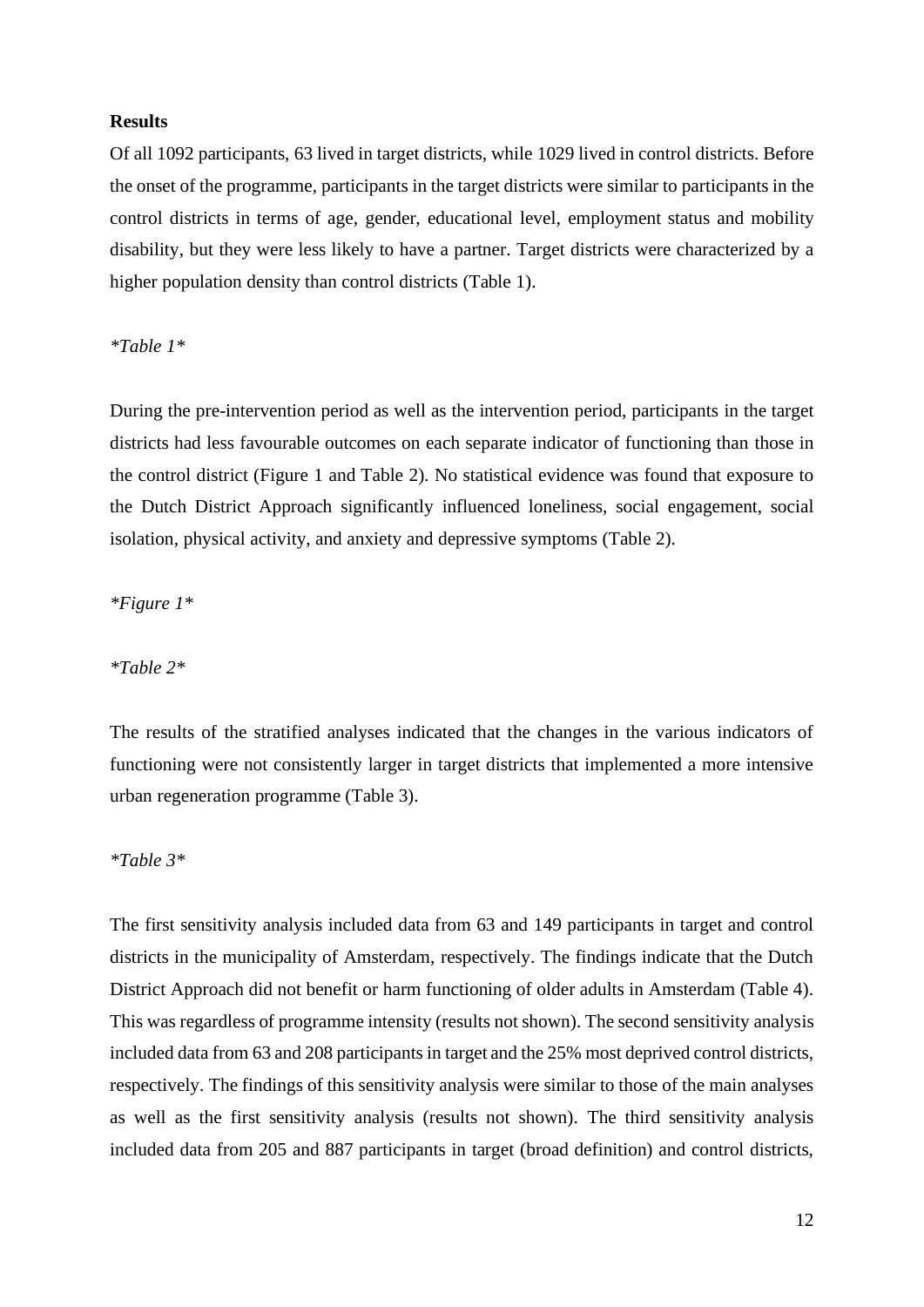respectively. The findings of this sensitivity analysis also revealed that the Dutch District Approach did not significantly affect functioning of older adults (results not shown).

*\*Table 4\**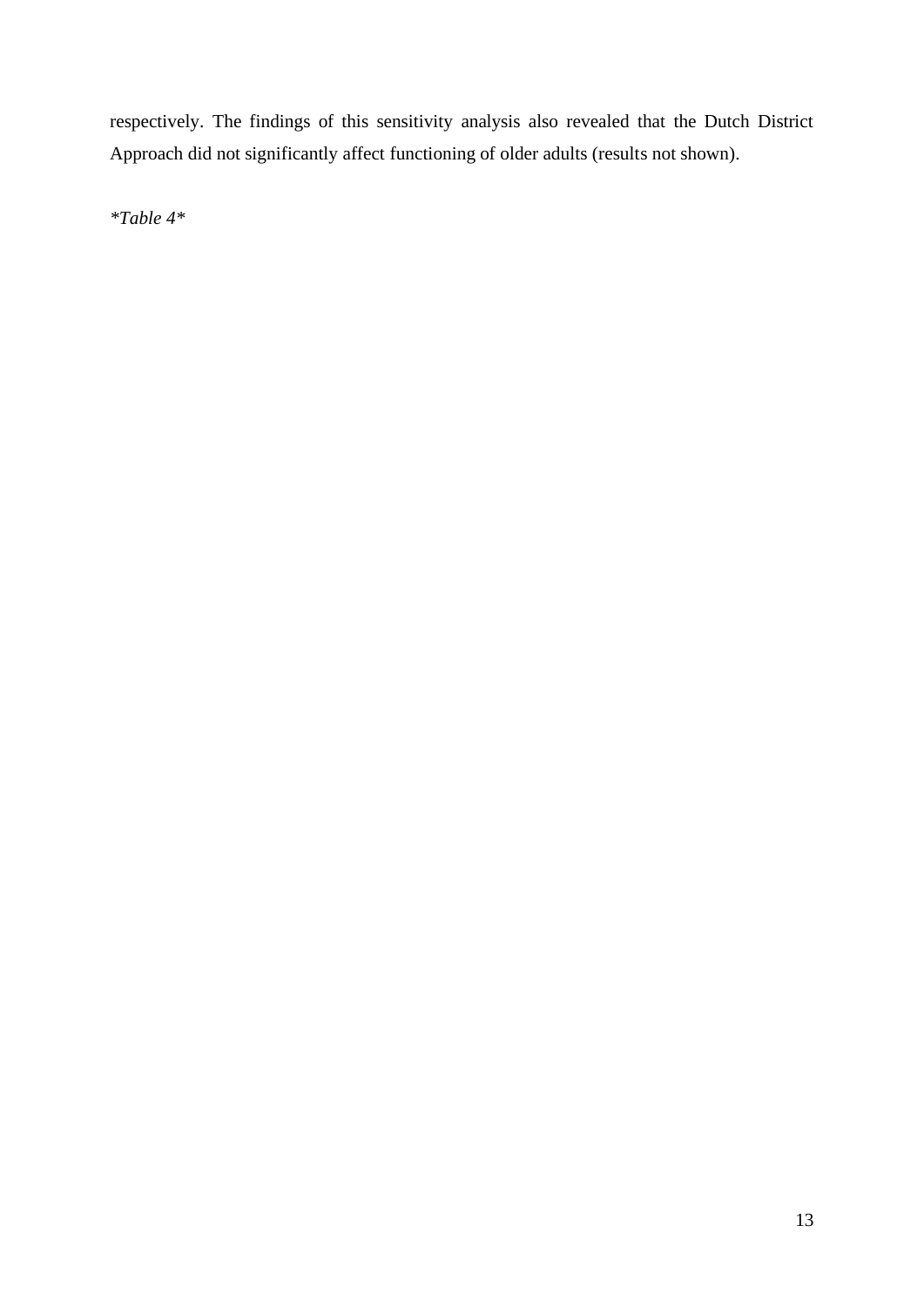#### **Discussion**

This study examined the impact of the Dutch District Approach, a major urban regeneration programme, on loneliness, social engagement, social isolation, physical activity, and anxiety and depressive symptoms, among older adults in the Netherlands. The results showed no significant effects of the programme on social, physical and mental functioning in the four years after the start of the programme. The results further showed that the impact of the Dutch District Approach on the various indicators was not significantly larger in high-intensity target districts.

An important condition for a quasi-experimental design is that the composition of target and control groups remains stable over time (Craig et al., 2012). A limitation of existing quasiexperimental evaluations of the Dutch District Approach is the use of repeated cross-sectional data, which may have resulted in compositional changes over time in treatment and control groups (Droomers et al., 2016; Jongeneel-Grimen et al., 2016; Kramer et al., 2014; Ruijsbroek et al., 2017). An important strength of the current study is the use of longitudinal data from a large-scale nationally representative cohort study on ageing in the Netherlands. This enabled us to evaluate the Dutch District Approach using data on various indicators of functioning from the same participants before and after the implementation of the urban regeneration programme in 2008. In addition, this is the first study on the Dutch District Approach focusing on older adults.

Some limitations should however be acknowledged. Firstly, the proportion of our sample exposed to the Dutch District Approach was very small, potentially resulting in unprecise estimates. In addition, because of the small number of participants, we were not able to stratify the analyses for individual-level characteristics. Secondly, the target districts in this study were all located in the city of Amsterdam, whereas the Dutch District Approach was also implemented in 35 districts across 17 other cities in the Netherlands (Ministry of Housing, Spatial Planning and the Environment, 2007). Consequently, the generalizability of our findings to target districts in much smaller cities might particularly be limited. Thirdly, a potential concern is that control districts in our study may have been affected by interventions as well, through spillover effects or other local regeneration programmes that were not part of the Dutch District Approach. These interventions could have contributed to an underestimation of the impact of the Dutch District Approach. Nevertheless, investments in target districts have been shown to be larger and more comprehensive than the activities implemented concurrently in other (deprived) control districts (Permentier et al., 2013; Ruijsbroek et al., 2017). Therefore, it is unlikely that interventions that took place in control districts have affected our evaluation to such extent that we could not detect any existing effect of the Dutch District Approach. Finally,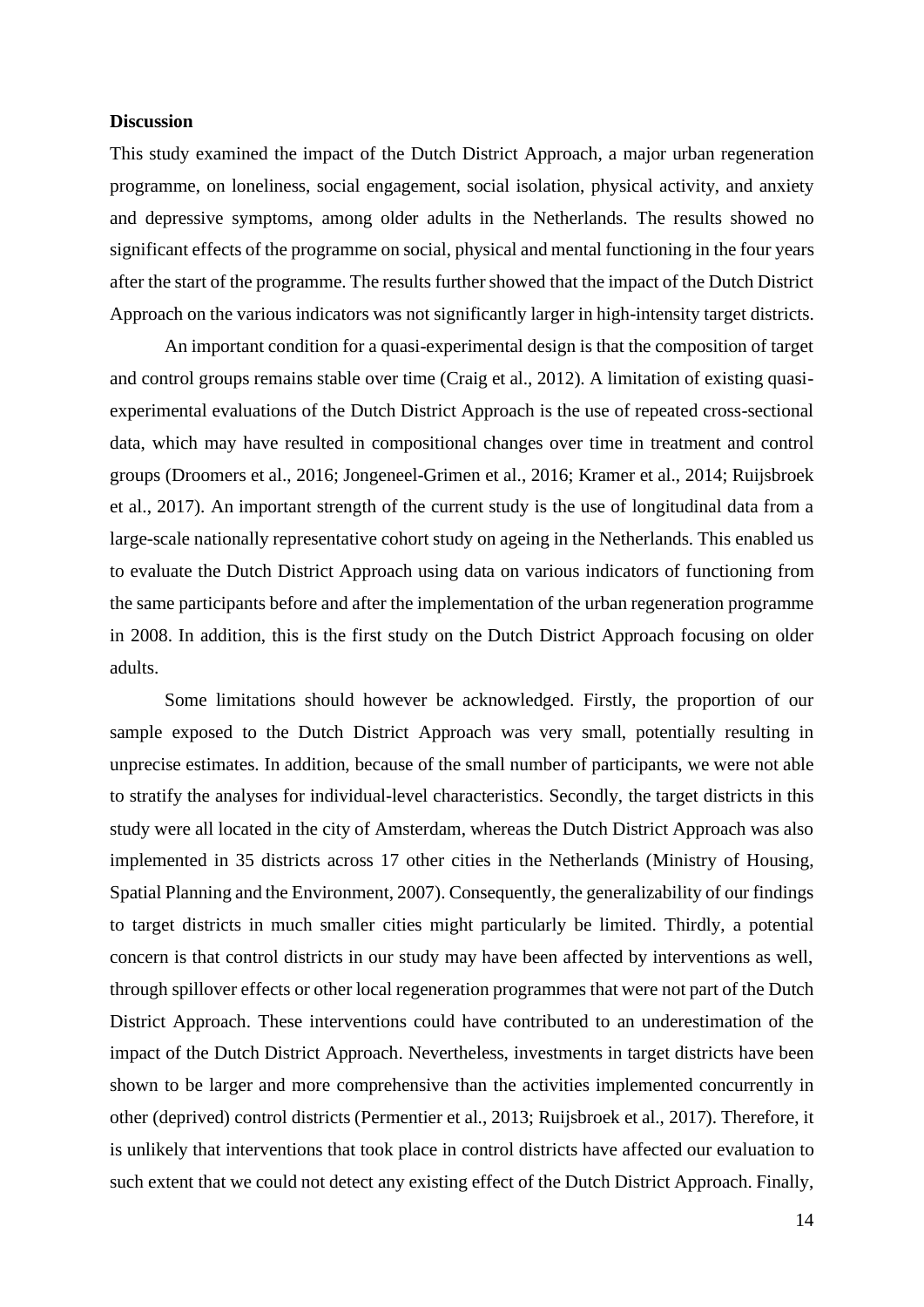a follow-up time of four years might have been too short to identify an effect (Ruijsbroek et al., 2017).

In line with the results of previous evaluation studies that used repeated cross-sectional data from the adult population (Droomers et al., 2016; Jongeneel-Grimen et al., 2016; Kramer et al., 2014; Ruijsbroek et al., 2017; Stronks et al., 2014), our evaluation study using longitudinal data did not show a significant impact of the Dutch District Approach on various indicators of functioning among older adults. There might be several explanations for the lack of impact of the Dutch District Approach on the various indicators of functioning among older adults. Improving health and functioning was not one of the five main objectives defined at the start of the programme, and as such the programme may not have sufficiently focused on social determinants that are relevant to health. On the other hand, the Dutch District Approach targeted social determinants of health on the individual- as well as area-level, and as such it should have impacted some of the outcomes examined.

A possible reason for the lack of effects is that the duration of the Dutch District Approach was relatively short. Although the four-year programme was expected to have lasted sufficiently to induce noticeable impacts (Droomers et al., 2014), this was not confirmed by the null findings in our study. Evidence suggests that these types of interventions may need considerable time and funding to be effective in transforming the local area and impacting health (Batty et al., 2010). For instance, the findings of evaluation studies of the New Deal for Communities regeneration programme in the United Kingdom and the Moving to Opportunity for Fair Housing programme in the United States of America suggested time frames of at least five and ten years were needed to exert a noticeable impact on the local environment and health (Batty et al., 2010; Lawless and Pearson, 2012; Sanbonmatsu et al., 2012). It is uncertain, however, whether effects on older adults will emerge in the longer term, given the fact that no study has demonstrated significant changes in the short-run.

Another explanation is that the interventions across target districts might not have been intensive enough to induce noticeable effects. A study by Permentier et al. (2013) indicated that changes in liveability, social cohesion, safety, and social mobility in the target districts were generally similar to comparably deprived control districts. If there are no clear positive changes in the individual and environmental determinants of health and functioning, positive trends in health and functioning cannot be expected either. It has also been suggested that the ambitious goals of the Dutch District Approach might have led to inefficiencies (Permentier et al., 2013). For instance, the considerable amount of energy it took to choose local priorities within the larger programme and the fragmentation of activities due to the broadly defined goals could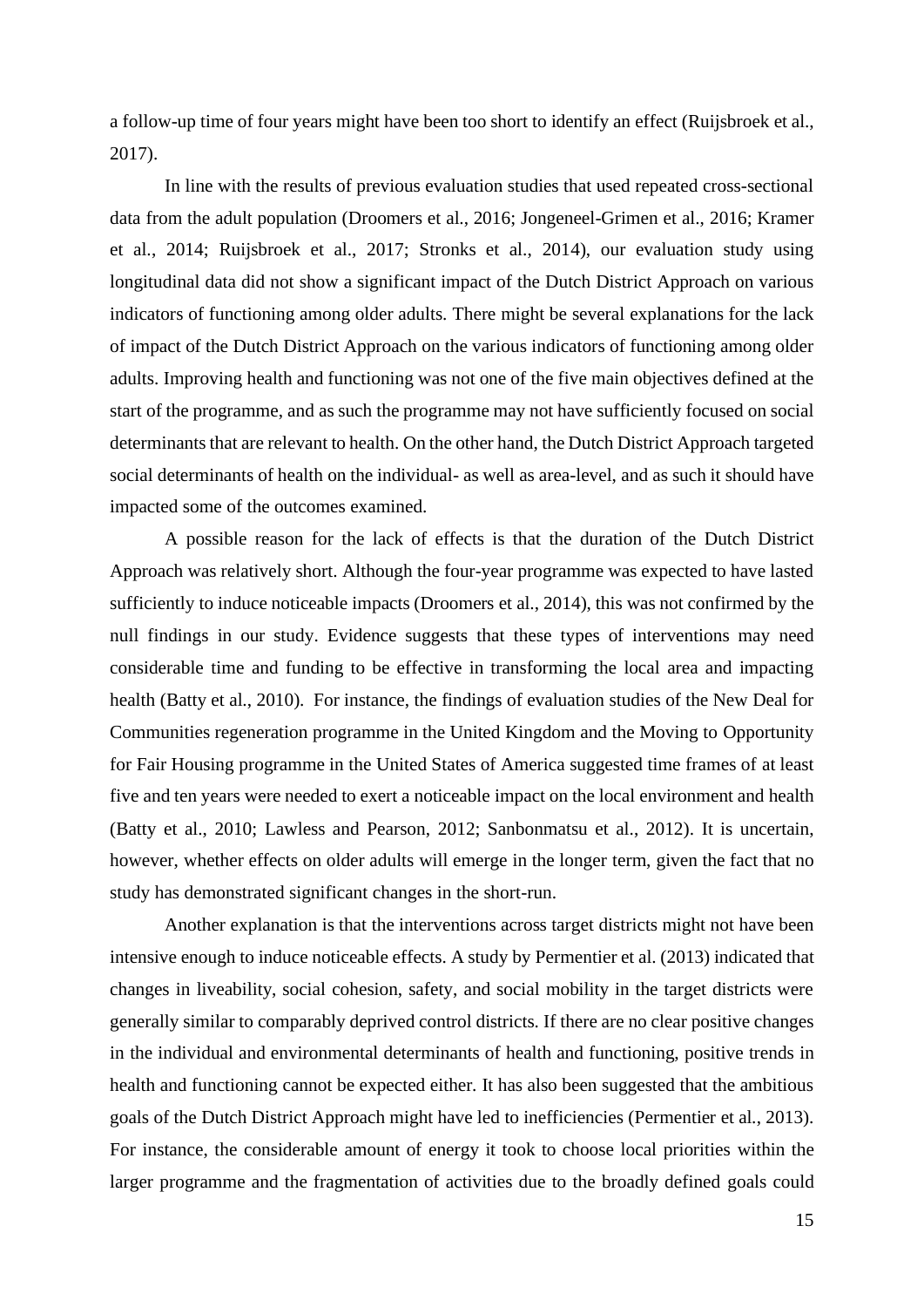have undermined the success of the programme (Permentier et al., 2013; Ruijsbroek et al., 2017).

Notably, results of this study indicate decline in several indicators of functioning in target as well as control districts (e.g., loneliness, social isolation and physical activity). These findings might be due to the ageing of the individuals. Additionally, with natural experiments, there is always the risk that other developments disrupt the intended effect of the intervention. In the case of the Dutch District Approach, the most disruptive factor seems to have been the economic crisis, which began at almost the same time as the activities implemented (Jongeneel-Grimen et al., 2016). The decline in several indicators of functioning might also reflect the impact of the economic crisis.

Although we did not find substantial effects of the Dutch District Approach on indicators of functioning among older adults at the area level, this does not mean that there were no benefits among some individuals. It might be that older adults who actually participated in programme activities benefit more than those who did not get involved (Kelahar et al., 2010; Lawless and Pearson, 2012). It has been suggested that the impact of the 17 types of intervention activities in the Dutch District Approach can be categorized into three levels: interventions impacting participants, environmental changes affecting users, and environmental changes affecting all residents (Droomers et al., 2014). The person-based intervention activities in the Dutch District Approach were, however, not specifically targeted to older adults, but were mainly focused on children and younger workers (Droomers et al., 2014). Furthermore, older adults who live in (relatively) unaffected parts of a target district and/or who make no use of the intervention activities might be unlikely to show changes in functioning. It is likely that urban regeneration programmes that were not targeted to older people resulted in limited benefits for the older population.

To obtain more insight into the impact of the Dutch District Approach on indicators of functioning among older adults, future studies could examine the impact of different activities, using longitudinal data from a larger number of participants per district and over a longer follow-up time. This will provide insights into the impact of the specific content of the interventions on indicators of functioning, and provide the opportunity to assess the impact in subgroups of older adults. Furthermore, future evaluation studies should not only focus on target districts in the municipality of Amsterdam, but should focus on all target districts across the Netherlands. Additionally, future research could take into account whether individuals were actually targeted and reached by the programme and were participating in intervention activities.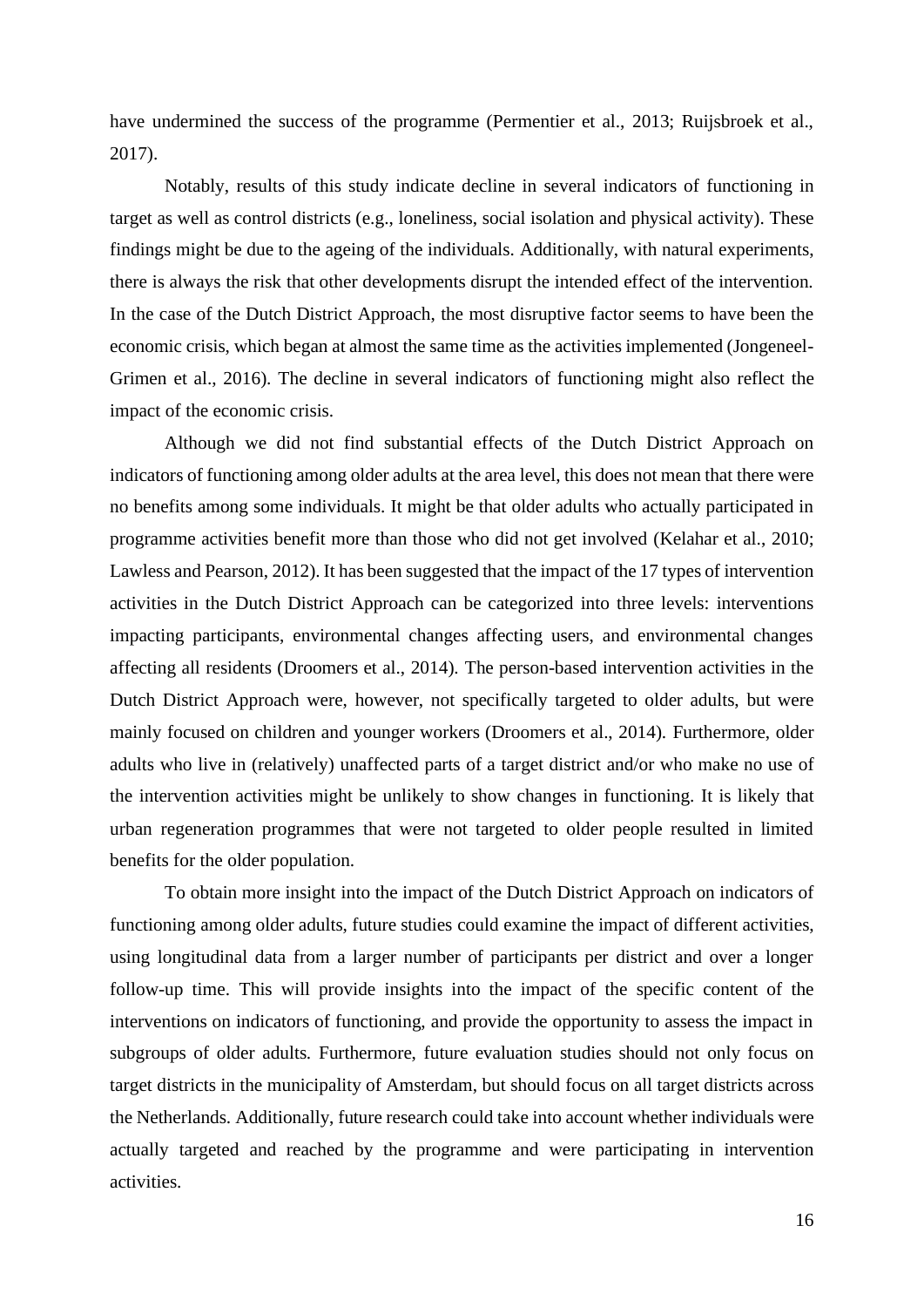#### **References**

- Anderson R, Musterd S. Area-based policies: a critical appraisal. Journal of Economic and Social Geography 2005;96:377-389.
- Aneshensel CS, Harig F, Wight RG. Ageing, neighbourhoods, and the built environment. In: L.K. George, K.F. Ferraro (Eds.). Handbook of aging and the social sciences. London, United Kingdom: Elsevier, Inc, 2016.
- Barnett DW, Barnett A, Nathan A, Van Cauwenberg J, Cerin E, Council on Environment and Physical Activity (CEPA) – Older adults working group. Built environmental correlates of older adults' total physical activity and walking: a systematic review and metaanalyses. International Journal of Behavioral Nutrition and Physical Activity 2017;14:103.
- Barnett A, Zhang CJP, Johnston JM, Cerin E. Relationships between the neighborhood environment and depression in older adults: a systematic review and meta-analysis. International Psychogeriatrics 2018;30:1153-1176.
- Batty E, Beatty C, Foden M, Lawless P, Pearson S, Wilson I. The New Deal for Communities Experience: a final assessment. The New Deal for Communities Evaluation: final report. London, United Kingdom: Department for Communities and Local Government, 2010.
- Craig P, Cooper C, Gunnel D, Haw S, Lawson K, Macintyre S, Ogilvie D, Petticreq M, Reeves B, Sutton M, Thompson S. Using natural experiments to evaluate population health interventions: new Medical Research Council guidance. Journal of Epidemiology and Community Health 2012;66:1182-1186.
- De Jong Gierveld J, Van Tilburg TG. Manual of the Loneliness Scale 1999. Available at: http:/home.fsw.vu.nl/TG.van.Tilburg/manual\_loneliness\_scale\_1999.html. Date last update: June 15, 2017, Date last accessed: November 26, 2018.
- Diez Roux AV, Mair C. Neighborhoods and health. Annals of the New York Academy of Sciences 2010;1186:125-145.
- Droomers M, Harting J, Jongeneel-Grimen B, Rutten L, Van Kats J, Stronks K. Area-based interventions to ameliorate deprived Dutch neighbourhoods in practice: does the Dutch District Approach address the social determinants of health to such an extent that future health impacts may be expected? Preventive Medicine 2014;61:122-127.
- Droomers M, Jongeneel-Grimen B, Bruggink J-W, Kunst AE, Stronks K. Is it better to invest in place or people to maximize population health? Evaluation of the general health impact of urban regeneration in Dutch deprived neighbourhoods. Health & Place 2016;41:50-57.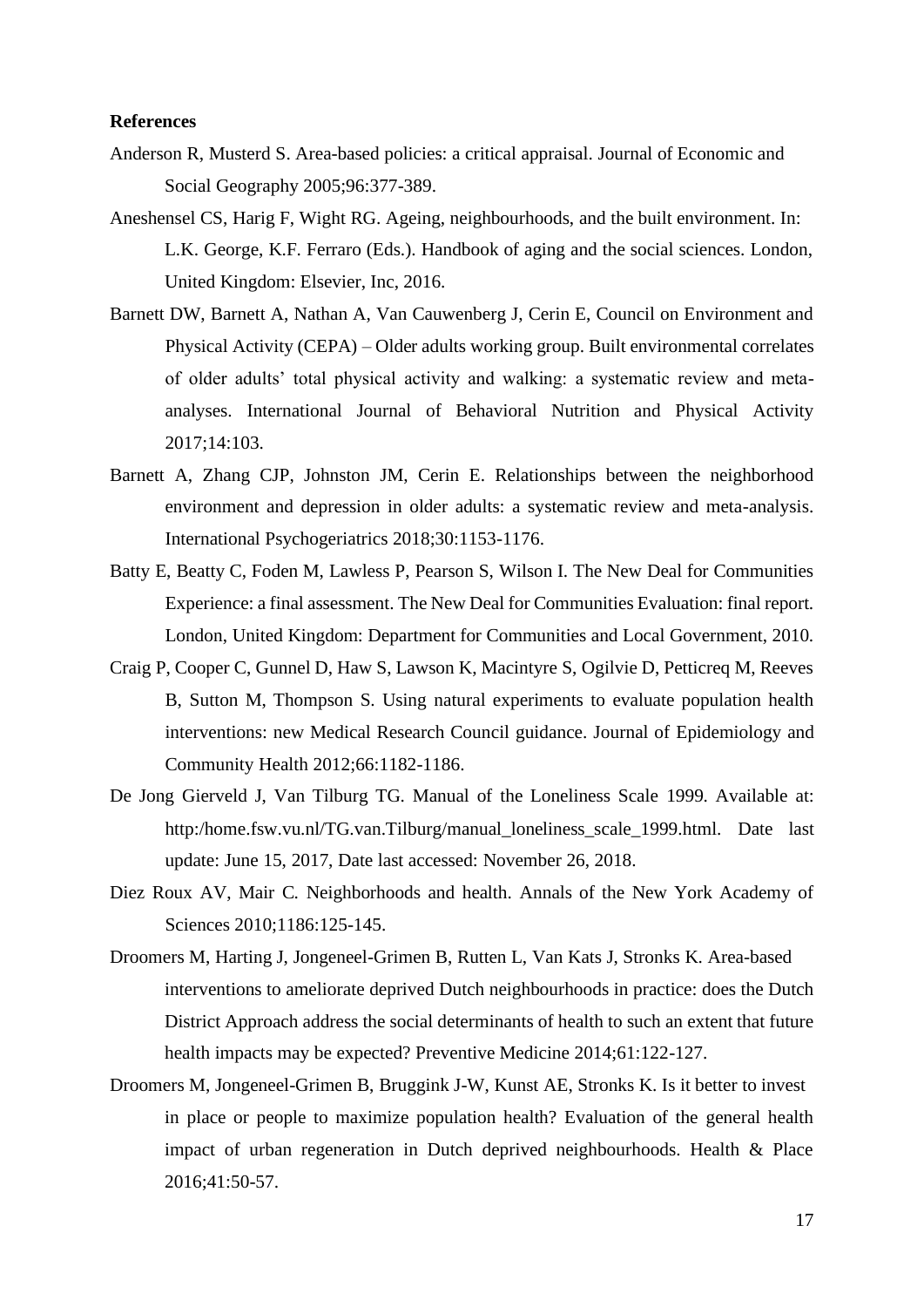- Egan M, Vittal Katikireddi S, Kearns A, Tannahill C, Kalacs M, Bond L. Health effects of neighbourhood demolition and housing improvement: a prospective controlled study of 2 natural experiments in urban renewal. American Journal of Public Health 2013; 106:e47-e53.
- Hand CL, Howrey BT. Associations among neighbourhood characteristics, mobility limitations, and social participation in late life. The Journals of Gerontology. Series B, Psychological Sciences and Social Sciences 2019;74:546-555.
- Hoogendijk EO, Deeg DJH, Poppelaars JL, Van der Horst M, Broese van Groenou MI, Comijs HC, Pasman HR, Van Schoor NM, Suanet B, Thomése F, Van Tilburg TG, Visser M, Huisman M. The Longitudinal Aging Study Amsterdam: cohort update 2016 and major findings. European Journal of Epidemiology 2016;31:927-945.
- Hoogendijk EO, Deeg DJH, De Breij S, Klokgieters SS, Kok AAL, Stringa N, Timmermans EJ, Van Schoor NM, Van Zutphen EM, Van der Horst M, Poppelaars J, Malhoe P, Huisman M. The Longitudinal Aging Study Amsterdam: cohort update 2019 and additional data collections. European Journal of Epidemiology 2020;35:61-74.
- Huisman H, Poppelaars JL, Van der Horst M, Beekman ATF, Brug J, Van Tilburg TG, Deeg DJH. Cohort profile: the Longitudinal Aging Study Amsterdam. International Journal of Epidemiology 2011;40:868-876.
- Jongeneel-Grimen B, Droomers M, Kramer D, Bruggink J-W, Van Oers HAM, Kunst AE, Stronks K. Impact of a Dutch urban regeneration programme on mental health trends: a quasi-experimental study. Journal of Epidemiology and Community Health 2016;70:967-973.
- Kelahar M, Warr DJ, Tacticos T. Evaluating health impacts: results from the neighbourhood renewal strategy in Victoria, Australia. Health & Place 2010;16:861-867.
- KiM Netherlands Institute for Transport Policy Analysis. Cycling and walking: the grease in our mobility chain. The Hague, the Netherlands: Ministry of Infrastructure and the Environment, 2016.
- Knol F. Statusontwikkeling van wijken in Nederland 1998-2010 [In Dutch]. The Hague, the Netherlands: The Netherlands Institute for Social Research, 2012.
- Kramer D, Droomers M, Jongeneel-Grimen B, Wingen W, Stronks K, Kunst AE. The impact of area-based initiatives on physical activity trends in deprived areas: a quasiexperimental evaluation of the Dutch District Approach. International Journal of Behavioral Nutrition and Physical Activity 2014;11:36.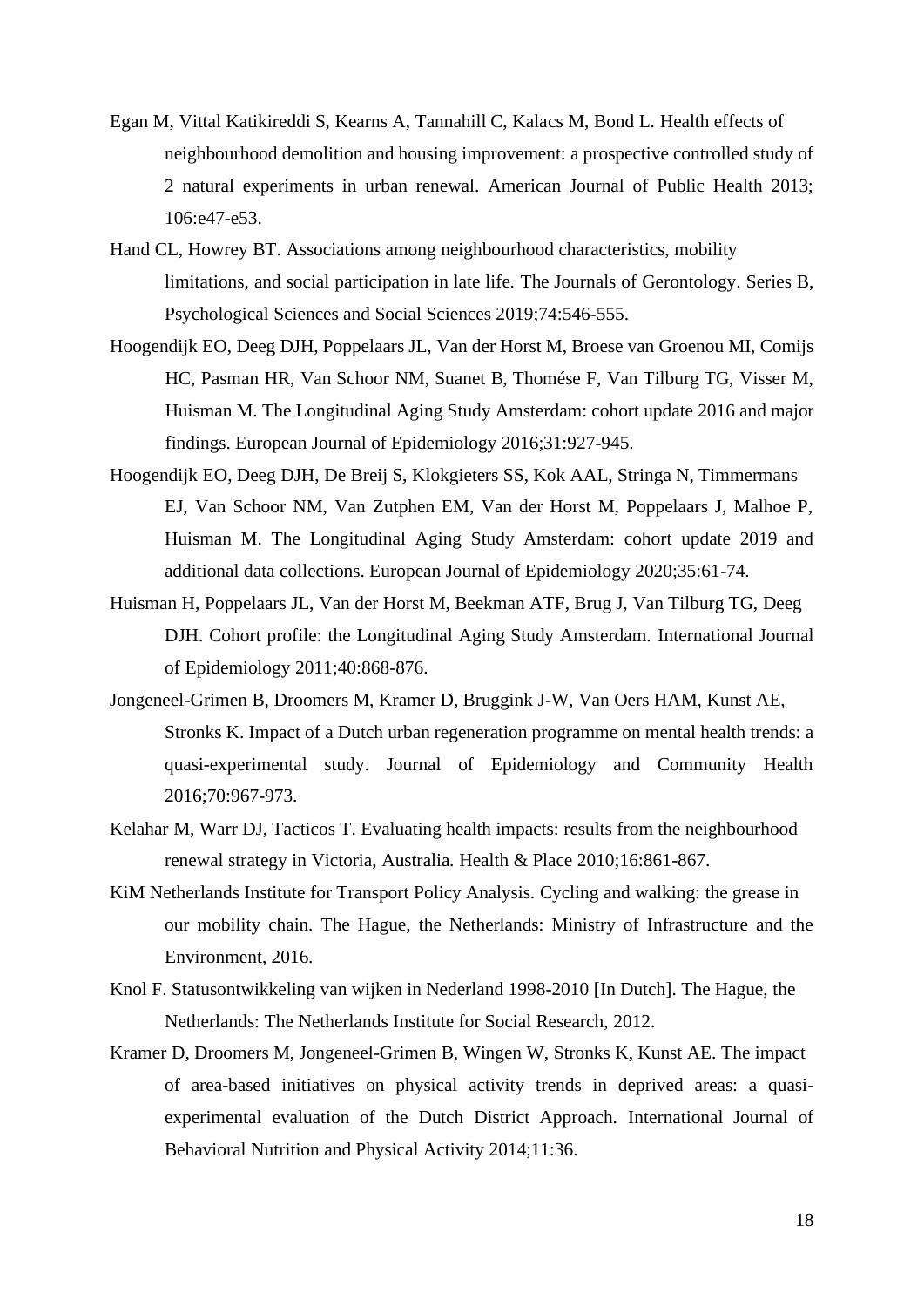- Lan TY, Deeg DJH, Guralnik JM, Melzer D. Responsiveness of the index of mobility limitation: comparison with gait speed alone in the Longitudinal Aging Study Amsterdam. Journal of Gerontology. Series A, Biological Sciences and Medical Sciences 2003;58:721-727.
- Lawless P, Pearson S. Outcomes from community. Engagement in urban regeneration: evidence from England's New Deal for Communities Programme. Planning Theory & Practice 2012;13:509-527.
- Lupton R. Neighbourhood Effects: can we measure them and does it matter? CASE paper 73. London, United Kingdom: Centre for Analysis of Social Exclusion, London School of Economics, 2003.
- Ministry of Housing, Spatial Planning and the Environment. Actieplan krachtwijken, van aandachtswijk naar krachtwijk. Vergaderjaar 2006-2007 (30995, nr. 7). [In Dutch]. The Hague, the Netherlands, 2007.
- Permentier M, Kullberg J, Van Noije L. Werk aan de wijk. Een quasi-experimentele evaluatie van het krachtwijkenbeleid. [In Dutch]. The Hague, the Netherlands: The Netherlands Institute for Social Research, 2013.
- Prins RG, Pierik F, Etman A, Sterkenburg RP, Kamphuis CB, Van Lenthe FJ. How many walking and cycling trips made by elderly are beyond commonly used buffer sizes: results from a GPS study. Health & Place 2014;27:127-133.
- Radloff LS. The CES-D Scale: A self-report depression scale for research in the general population. Applied Psychological Measurement 1977;3:385-401.
- Ruijsbroek A, Wong A, Kunst AE, Van den Brink C, Van Oers HAM, Droomers M, Stronks K. The impact of urban regeneration programmes on health and health-related behaviour: evaluation of the Dutch District Approach 6.5 years from the start. PLoS ONE 2017;12:e0177262.
- Sanbonmatsu L, Marvakov J, Potter NA, Yang F. Adam E, Congdon WJ, Duncan GJ, Gennetian LA, Katz LF, Kling JR, Kessler RC, Lindau ST, Ludwig J, McDade TW. The long-term effects of Moving to Opportunity on adult health and economic selfsufficiency. Cityscape 2012;14:109-136.
- Statistics Netherlands. Stateline: kerncijfers wijken en buurten 2004-2008. The Hague, the Netherlands, 2013. Report date: May 3, 2013. Cited: March 30, 2020.
- Statistics Netherlands. Toelichting variabelen kerncijfers buurten en wijken 2003-2012 versie 2016-03-31. The Hague, the Netherlands, 2016.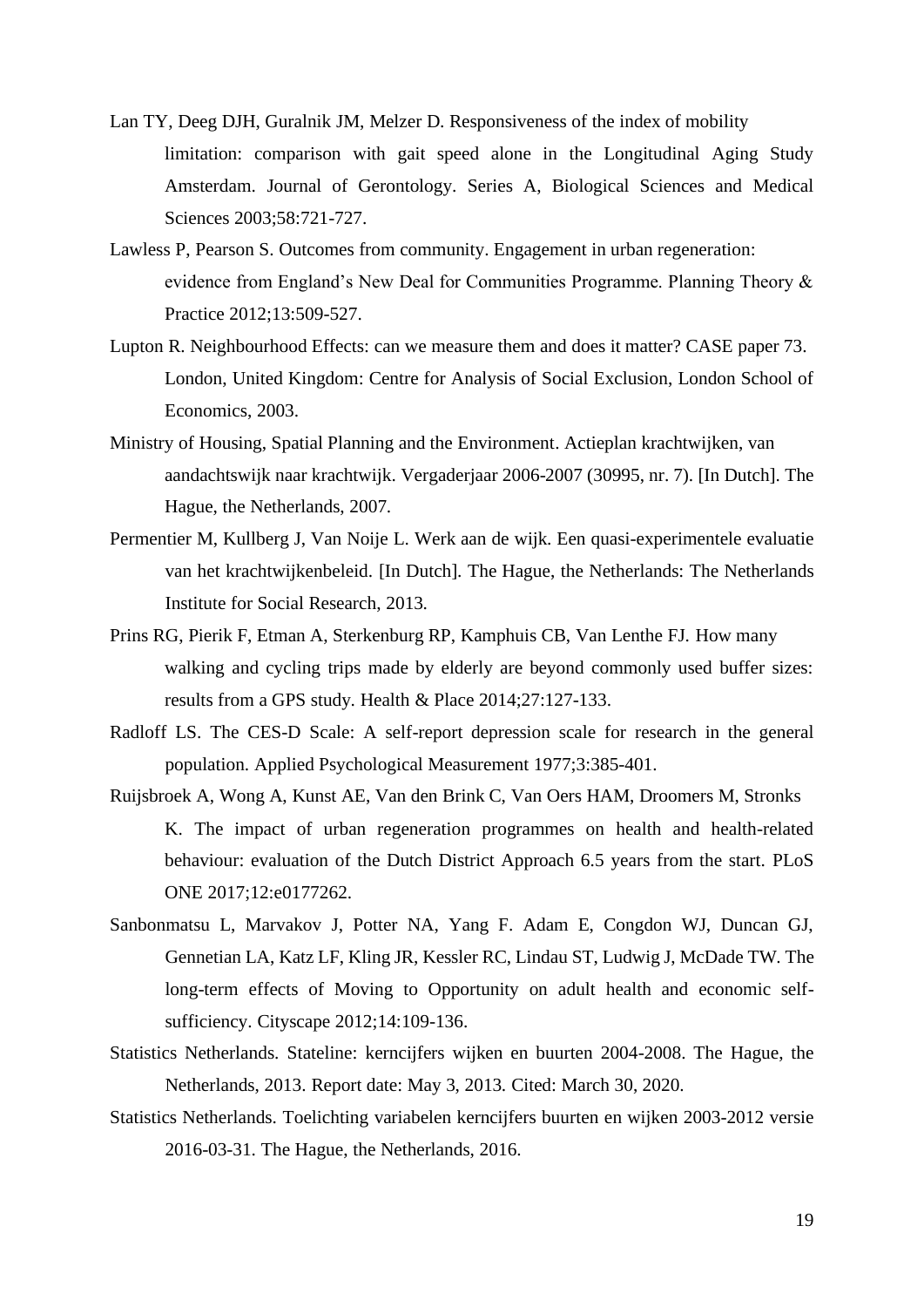- Stel VS, Smit JH, Pluijm SM, Visser M, Deeg DJH, Lips P. Comparison of the LASA Physical Activity Questionnaire with a 7-day diary and pedometer. Journal of Clinical Epidemiology 2004;57:252-258.
- Stronks K, Droomers M, Jongeneel-Grimen B, Kramer D, Hoefnagels C, Bruggink J-W, Van Oers HAM, Kunst AE. Gezondheid van bewoners van aandachtswijken in 2004-2011. Leidt een betere wijk tot een betere gezondheid. [In Dutch]. Nederlands Tijdschrift voor Geneeskunde 2014;158:A7989.
- The House of Representatives. Aanpak wijken. Brief van de minister van Binnenlandse Zaken en Koninkrijksrelaties. Vergaderjaar 2010-2011 (30995, nr. 87). [In Dutch]. The Hague, the Netherlands, 2011.
- Timmermans EJ, Hoogendijk EO, Broese van Groenou MI, Comijs HC, Van Schoor NM, Thomése FCF, Visser M, Deeg DJH, Huisman M. Trends across 20 years in multiple indicators of functioning among older adults in the Netherlands. European Journal of Public Health 2019;29:1096-1102.
- Timmermans EJ, Lakerveld J, Beulens JWJ, Boomsma DI, Kramer SE, Oosterman M, Willemsen G, Stam M, Nijpels G, Schuengel C, Smit JH, Brunekreef B, Dekkers JEC, Deeg DJH, Penninx BWJH, Huisman M. Cohort profile: the Geoscience and Health Cohort Consortium (GECCO)) in the Netherlands. BMJ Open 2018;8:e021597.
- Whitehead M. A typology of actions to tackle social inequalities in health. Journal of Epidemiology and Community Health 2007;61:473-478.
- World Health Organization. Global age-friendly cities: a guide. Geneva, Switzerland: WHO Press, 2007.
- Zigmond A, Snaith RP. The Hospital Anxiety and Depression Scale. Acta Psychiatrica Scandinavica 1983;67:361-370.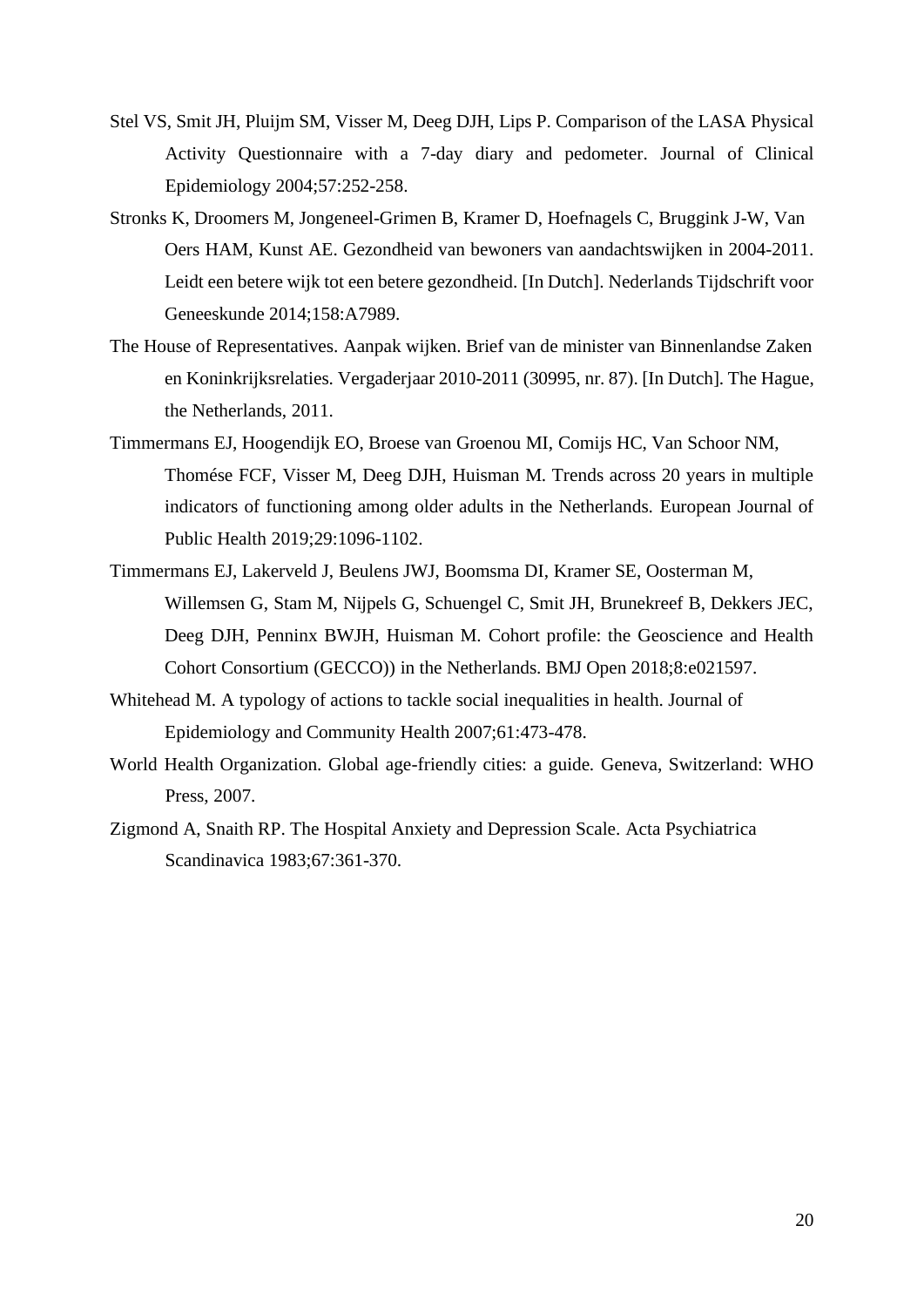### **Highlights**

- We assessed the impact of the Dutch District Approach on older adults' functioning.
- The focus on older adults and the use of longitudinal data are novel in this field.
- This urban regeneration programme did not benefit or harm aspects of functioning.
- The impact of the Dutch District Approach did not differ by programme intensity.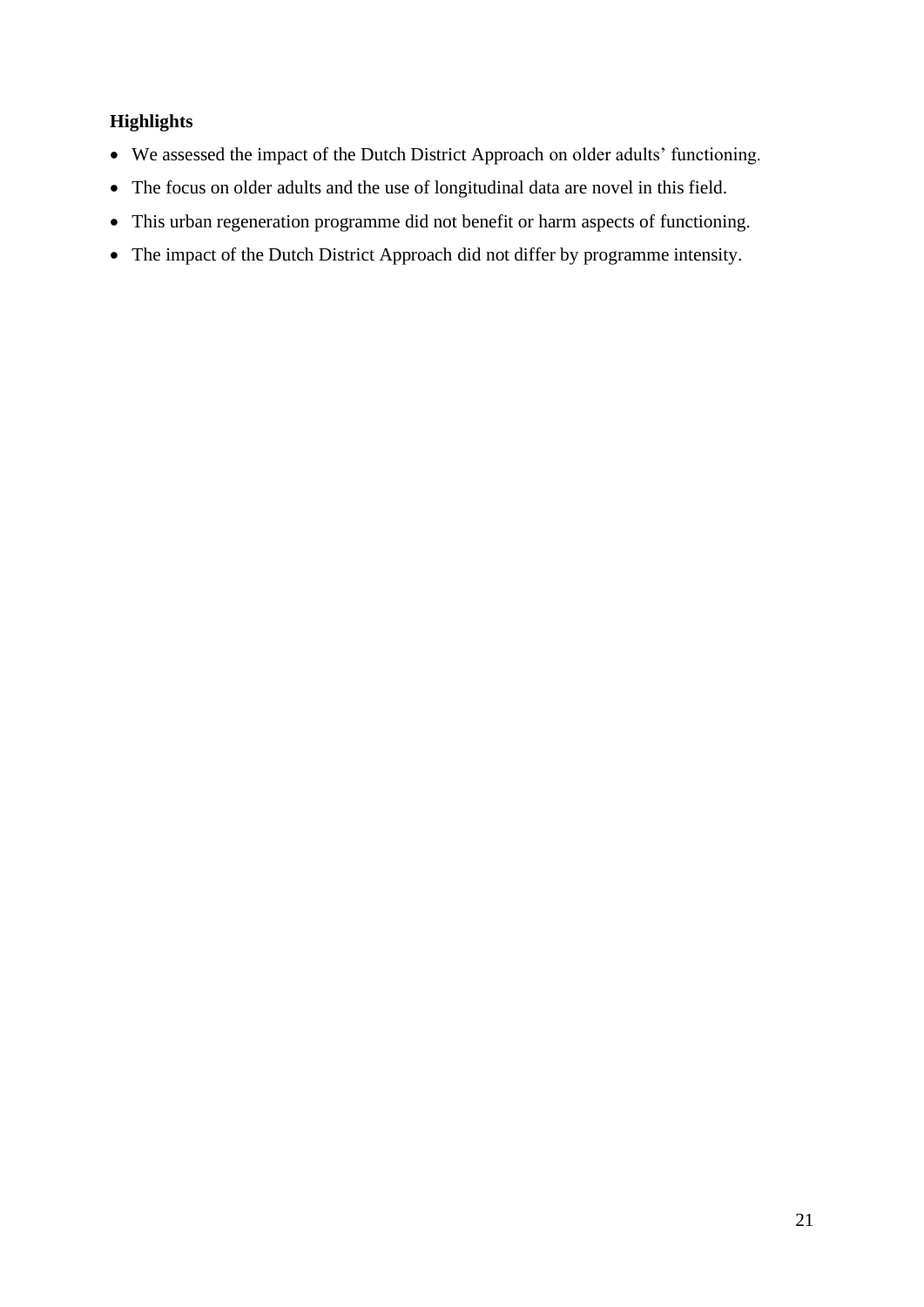| <b>Characteristics</b>                         | <b>Target districts</b> |                     | <b>Control districts</b> | <b>Pre-intervention</b> |                                                                  |
|------------------------------------------------|-------------------------|---------------------|--------------------------|-------------------------|------------------------------------------------------------------|
|                                                |                         |                     |                          |                         | differences between<br>target districts and<br>control districts |
|                                                | <b>Pre-intervention</b> | <b>Intervention</b> | <b>Pre-intervention</b>  | <b>Intervention</b>     | p-value                                                          |
|                                                | (2005/06)               | (2011/12)           | (2005/06)                | (2011/12)               |                                                                  |
| Numbers (n)                                    |                         |                     |                          |                         |                                                                  |
| Individuals in total                           | 63                      | 63                  | 1029                     | 1029                    |                                                                  |
| Individuals in low-intensity target districts  | 9                       | 10                  | ÷,                       |                         |                                                                  |
| Individuals in high-intensity target districts | 54                      | 53                  |                          |                         | $\sim$                                                           |
| Age (Mean $\pm$ SD)                            | $69.1 \pm 8.4$          | $75.1 \pm 8.4$      | $68.2 \pm 7.4$           | $74.3 \pm 7.4$          | 0.40                                                             |
| Gender (%)                                     |                         |                     |                          |                         | 0.50                                                             |
| Men                                            | 41.3                    | 41.3                | 45.7                     | 45.7                    |                                                                  |
| Women                                          | 58.7                    | 58.7                | 54.3                     | 54.3                    |                                                                  |
| Partner status (%)                             |                         |                     |                          |                         | 0.01                                                             |
| No partner                                     | 44.4                    | 47.6                | 28.4                     | 32.3                    |                                                                  |
| Partner                                        | 55.6                    | 52.4                | 71.6                     | 67.7                    |                                                                  |
| Educational level (%)                          |                         |                     |                          |                         | 0.40                                                             |
| Low                                            | 47.6                    | 47.6                | 43.9                     | 43.9                    |                                                                  |
| Intermediate                                   | 38.1                    | 38.1                | 34.6                     | 34.6                    |                                                                  |
| High                                           | 14.3                    | 14.3                | 21.5                     | 21.5                    |                                                                  |
| Employment status (%)                          |                         |                     |                          |                         | 0.72                                                             |
| No paid job at present                         | 76.2                    | 92.1                | 78.1                     | 87.9                    |                                                                  |
| Paid job at present                            | 23.8                    | 7.9                 | 21.9                     | 12.1                    |                                                                  |
| Mobility disability (%)                        |                         |                     |                          |                         | 0.27                                                             |
| No                                             | 85.7                    | 77.8                | 90.1                     | 83.0                    |                                                                  |
| Yes                                            | 14.3                    | 22.2                | 9.9                      | 17.0                    |                                                                  |
| Population density (Mean $\pm$ SD)             | $5706.3 \pm 3150.5$     | $5487.7 \pm 2901.6$ | $2598.5 \pm 3138.5$      | $2640.3 \pm 3167.0$     | < 0.001                                                          |

# **Table 1: Characteristics of the study sample.**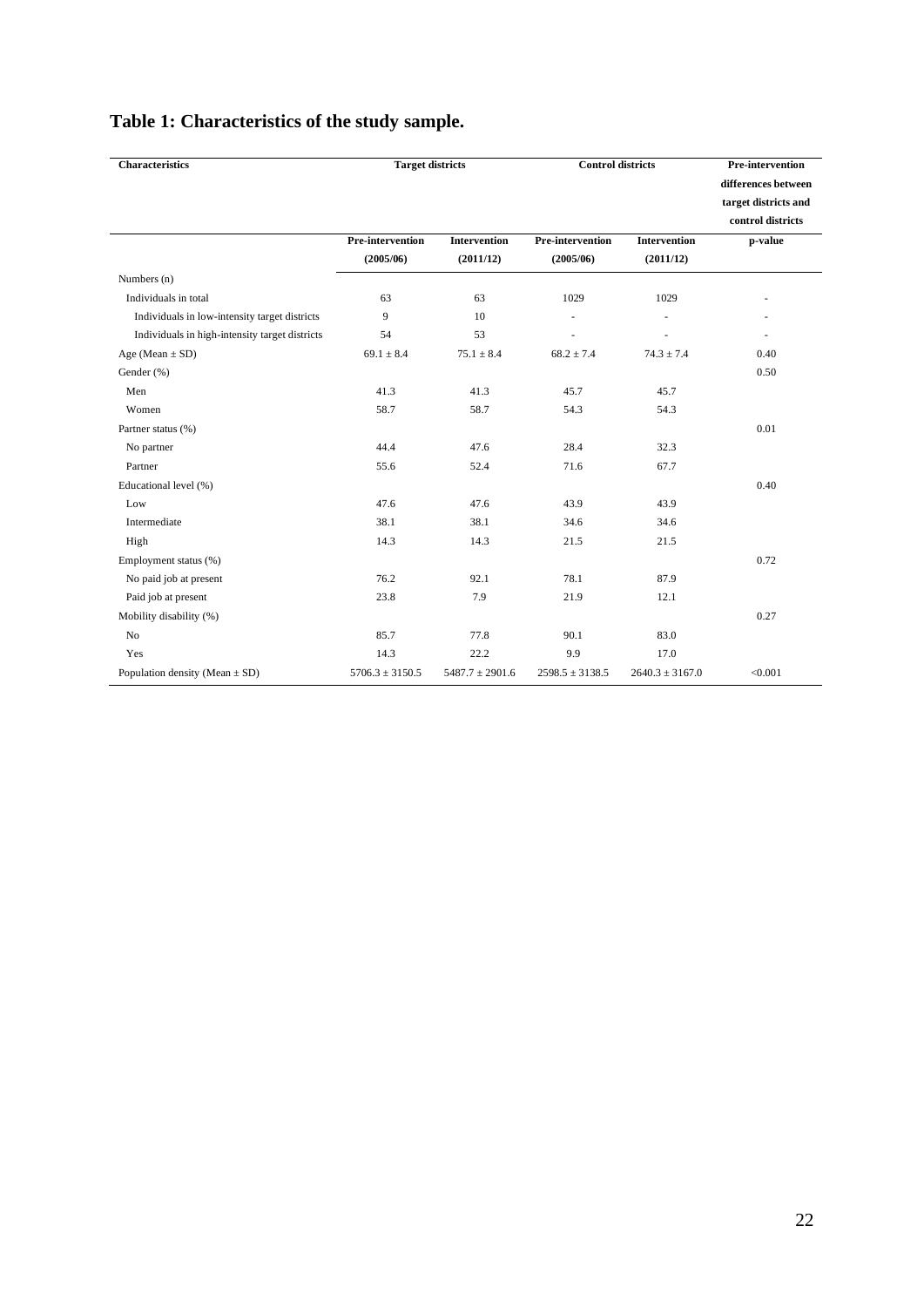## **Table 2: Comparisons of indicators of functioning among older adults between pre-intervention and intervention period in target and control districts.**

| <b>Indicators of functioning</b>    | <b>Target districts</b> |                     |                                      | <b>Control districts</b> |                 |                                      |                                 |         |
|-------------------------------------|-------------------------|---------------------|--------------------------------------|--------------------------|-----------------|--------------------------------------|---------------------------------|---------|
|                                     | <b>Pre-intervention</b> | <b>Intervention</b> | <b>Intervention versus</b>           | <b>Pre-intervention</b>  | Intervention    | <b>Intervention versus</b>           | <b>Difference in Difference</b> | p-value |
|                                     | (2005/06)               | (2011/12)           | pre-intervention period <sup>a</sup> | (2005/06)                | (2011/12)       | pre-intervention period <sup>a</sup> | (Confidence interval) $b$       |         |
| Loneliness (Mean $\pm$ SD)          | $2.4 \pm 2.6$           | $2.9 \pm 3.1$       | 0.5                                  | $1.7 \pm 2.3$            | $1.9 \pm 2.4$   | 0.2                                  | $0.5(-0.3-1.3)$                 | 0.24    |
| Social engagement (%, yes)          | 68.3                    | 73.0                | 4.7                                  | 83.8                     | 82.2            | $-1.6$                               | $6.0(-7.5-19.6)$                | 0.38    |
| Social isolation (%, yes)           | 20.6                    | 28.6                | 8.0                                  | 11.1                     | 16.0            | 4.9                                  | $2.9(-7.5-13.3)$                | 0.58    |
| Physical activity (Mean $\pm$ SD)   | $54.8 \pm 45.1$         | $50.1 \pm 48.8$     | $-4.7$                               | $71.3 \pm 90.9$          | $64.1 \pm 74.6$ | $-7.2$                               | $3.5(-25.0-32.0)$               | 0.81    |
| Anxiety symptoms (Mean $\pm$ SD)    | $3.4 \pm 3.1$           | $3.0 \pm 3.1$       | $-0.4$                               | $2.9 \pm 3.0$            | $2.9 \pm 3.0$   | 0.0                                  | $-0.5(-1.5-0.6)$                | 0.38    |
| Depressive symptoms (Mean $\pm$ SD) | $9.2 \pm 8.5$           | $8.4 \pm 7.3$       | $-0.8$                               | $7.3 \pm 6.8$            | $7.9 \pm 6.9$   | 0.6                                  | $-1.4(-3.7-0.8)$                | 0.21    |

<sup>a</sup> The pre-intervention period is the reference category.

<sup>b</sup> Adjusted for age, gender, partner status, educational level, employment status, mobility disability and population density.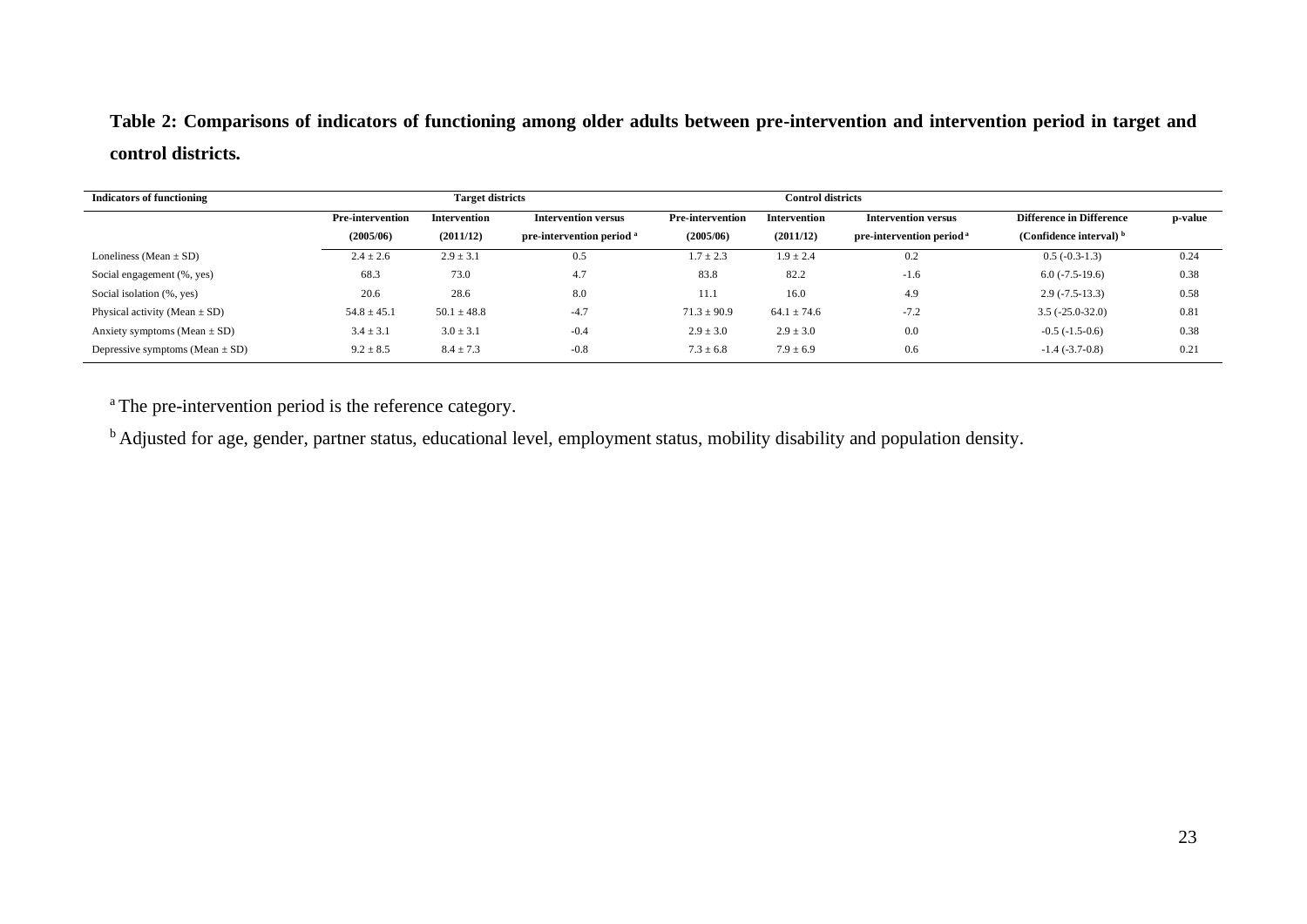**Table 3: Comparisons of indicators of functioning among older adults between pre-intervention and intervention period in high-intensity target districts, low-intensity targets and control districts.**

| <b>Indicators of functioning</b>                                      | Pre-intervention | Intervention    | <b>Intervention versus</b> | <b>Difference</b> in Difference    | p-value |
|-----------------------------------------------------------------------|------------------|-----------------|----------------------------|------------------------------------|---------|
|                                                                       | (2005/06)        | (2011/12)       | pre-intervention period b  | (Confidence interval) <sup>c</sup> |         |
| Loneliness (Mean $\pm$ SD)                                            |                  |                 |                            |                                    |         |
| High-intensity target districts                                       | $2.4 \pm 2.7$    | $3.2 \pm 3.3$   | 0.8                        |                                    |         |
| Low-intensity target districts                                        | $1.0 \pm 1.3$    | $1.3 \pm 1.3$   | 0.3                        |                                    |         |
| Control districts                                                     | $1.7 \pm 2.3$    | $1.9 \pm 2.4$   | 0.2                        |                                    |         |
| High-intensity target districts versus Control districts <sup>a</sup> |                  |                 |                            | $0.6(-0.3-1.5)$                    | 0.22    |
| Low-intensity target districts versus Control districts <sup>a</sup>  |                  |                 | ٠                          | $0.2$ (-2.0-2.3)                   | 0.88    |
| Social engagement (%, yes)                                            |                  |                 |                            |                                    |         |
| High-intensity target districts                                       | 68.5             | 75.5            | 7.0                        |                                    |         |
| Low-intensity target districts                                        | 66.7             | 60.0            | $-6.7$                     |                                    |         |
| Control districts                                                     | 83.8             | 82.2            | $-1.6$                     |                                    |         |
| High-intensity target districts versus Control districts <sup>a</sup> |                  |                 | $\sim$                     | $6.7$ ( $-7.8 - 21.3$ )            | 0.37    |
| Low-intensity target districts versus Control districts <sup>a</sup>  |                  |                 |                            | $2.6(-32.0-37.1)$                  | 0.88    |
| Social isolation (%, yes)                                             |                  |                 |                            |                                    |         |
| High-intensity target districts                                       | 22.2             | 34.0            | 11.8                       |                                    |         |
| Low-intensity target districts                                        | 11.1             | 0.0             | $-11.1$                    |                                    |         |
| Control districts                                                     | 11.1             | 16.0            | 4.9                        |                                    |         |
| High-intensity target districts versus Control districts <sup>a</sup> |                  |                 | $\sim$                     | $6.4$ ( $-4.8 - 17.5$ )            | 0.26    |
| Low-intensity target districts versus Control districts <sup>a</sup>  |                  |                 |                            | $-17.8(-44.2-8.6)$                 | 0.19    |
| Physical active lifestyle (Mean $\pm$ SD)                             |                  |                 |                            |                                    |         |
| High-intensity target districts                                       | $55.4 \pm 46.7$  | $49.1 \pm 50.5$ | $-6.3$                     |                                    |         |
| Low-intensity target districts                                        | $51.4 \pm 35.7$  | $55.7 \pm 40.2$ | 4.3                        |                                    |         |
| Control districts                                                     | $71.3 \pm 90.9$  | $64.1 \pm 74.6$ | $-7.2$                     |                                    |         |
| High-intensity target districts versus Control districts <sup>a</sup> |                  |                 | ä,                         | $2.2$ ( $-28.6 - 32.9$ )           | 0.89    |
| Low-intensity target districts versus Control districts <sup>a</sup>  |                  |                 |                            | $11.3 (-63.3 - 86.0)$              | 0.77    |
| Anxiety symptoms (Mean $\pm$ SD)                                      |                  |                 |                            |                                    |         |
| High-intensity target districts                                       | $3.8 \pm 3.3$    | $3.3 \pm 3.2$   | $-0.5$                     |                                    |         |
| Low-intensity target districts                                        | $1.3 \pm 1.5$    | $1.5 \pm 1.7$   | 0.2                        |                                    |         |
| Control districts                                                     | $2.9 \pm 3.0$    | $2.9 \pm 3.0$   | 0.0                        |                                    |         |
| High-intensity target districts versus Control districts <sup>a</sup> |                  |                 |                            | $-0.5$ $(-1.7-0.6)$                | 0.38    |
| Low-intensity target districts versus Control districts <sup>a</sup>  |                  |                 | ٠                          | $-0.2$ $(-2.9-2.5)$                | 0.88    |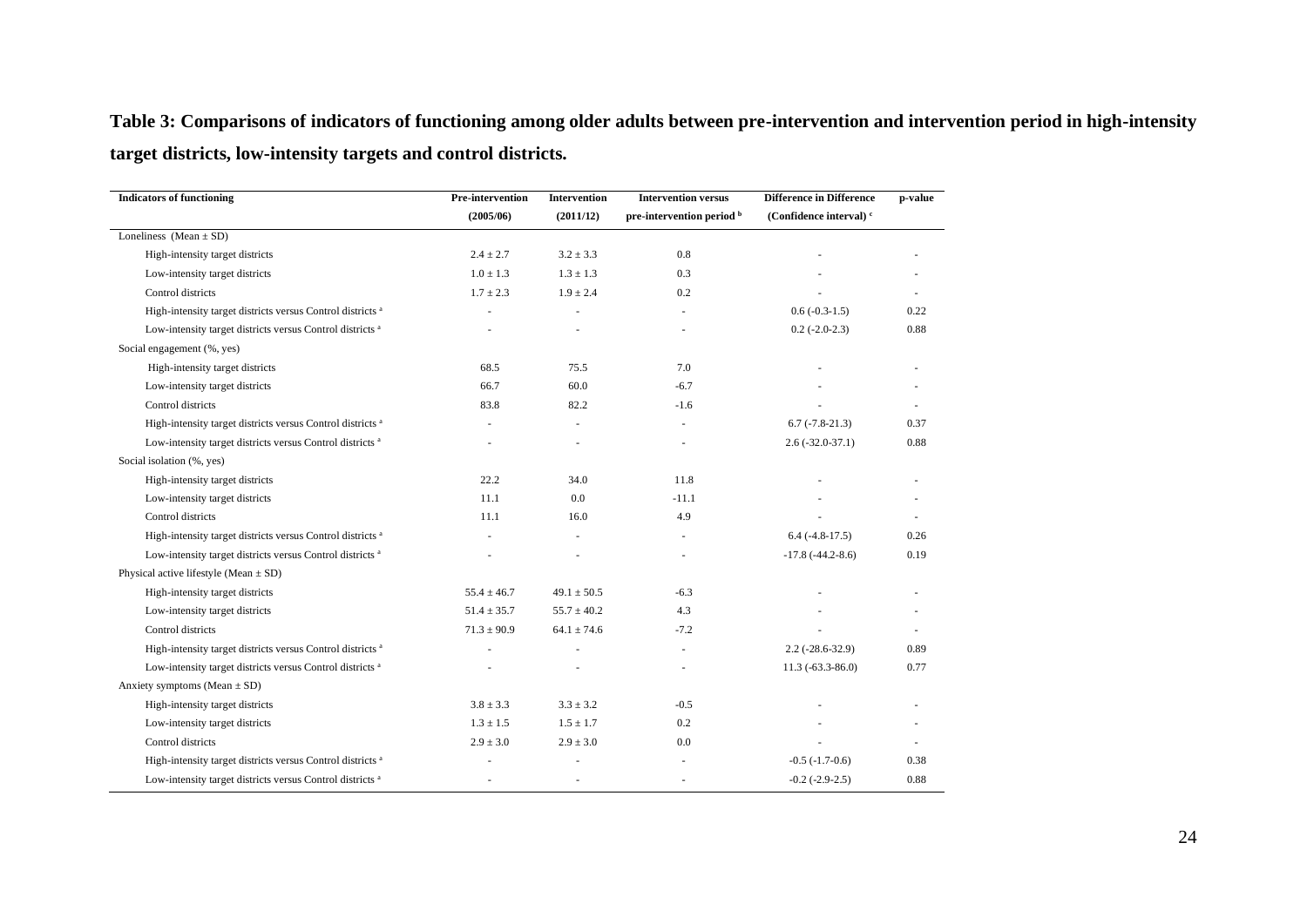**Table 3: Comparisons of indicators of functioning among older adults between pre-intervention and intervention period in high-intensity target districts, low-intensity targets and control districts.**

| <b>Indicators of functioning</b>                                      | <b>Pre-intervention</b>  | Intervention             | <b>Intervention versus</b> | <b>Difference in Difference</b> | p-value |
|-----------------------------------------------------------------------|--------------------------|--------------------------|----------------------------|---------------------------------|---------|
|                                                                       | (2005/06)                | (2011/12)                | pre-intervention period b  | (Confidence interval) $c$       |         |
| Depressive symptoms (Mean $\pm$ SD)                                   |                          |                          |                            |                                 |         |
| High-intensity target districts                                       | $10.0 \pm 8.7$           | $9.0 \pm 6.1$            | $-1.0$                     | -                               |         |
| Low-intensity target districts                                        | $4.3 \pm 4.5$            | $5.5 \pm 7.5$            | 1.2                        | $\overline{\phantom{a}}$        |         |
| Control districts                                                     | $7.3 \pm 6.8$            | $7.9 \pm 6.9$            | 0.6                        | -                               | ۰       |
| High-intensity target districts versus Control districts <sup>a</sup> |                          | $\overline{\phantom{a}}$ |                            | $-1.7(-4.2-0.7)$                | 0.17    |
| Low-intensity target districts versus Control districts <sup>a</sup>  | $\overline{\phantom{a}}$ | $\overline{\phantom{a}}$ | ۰                          | $0.1(-5.7-6.0)$                 | 0.96    |

<sup>a</sup>The control districts are the reference category.

<sup>b</sup>The pre-intervention period is the reference category.

<sup>c</sup> Adjusted for age, gender, partner status, educational level, employment status, mobility disability and population density.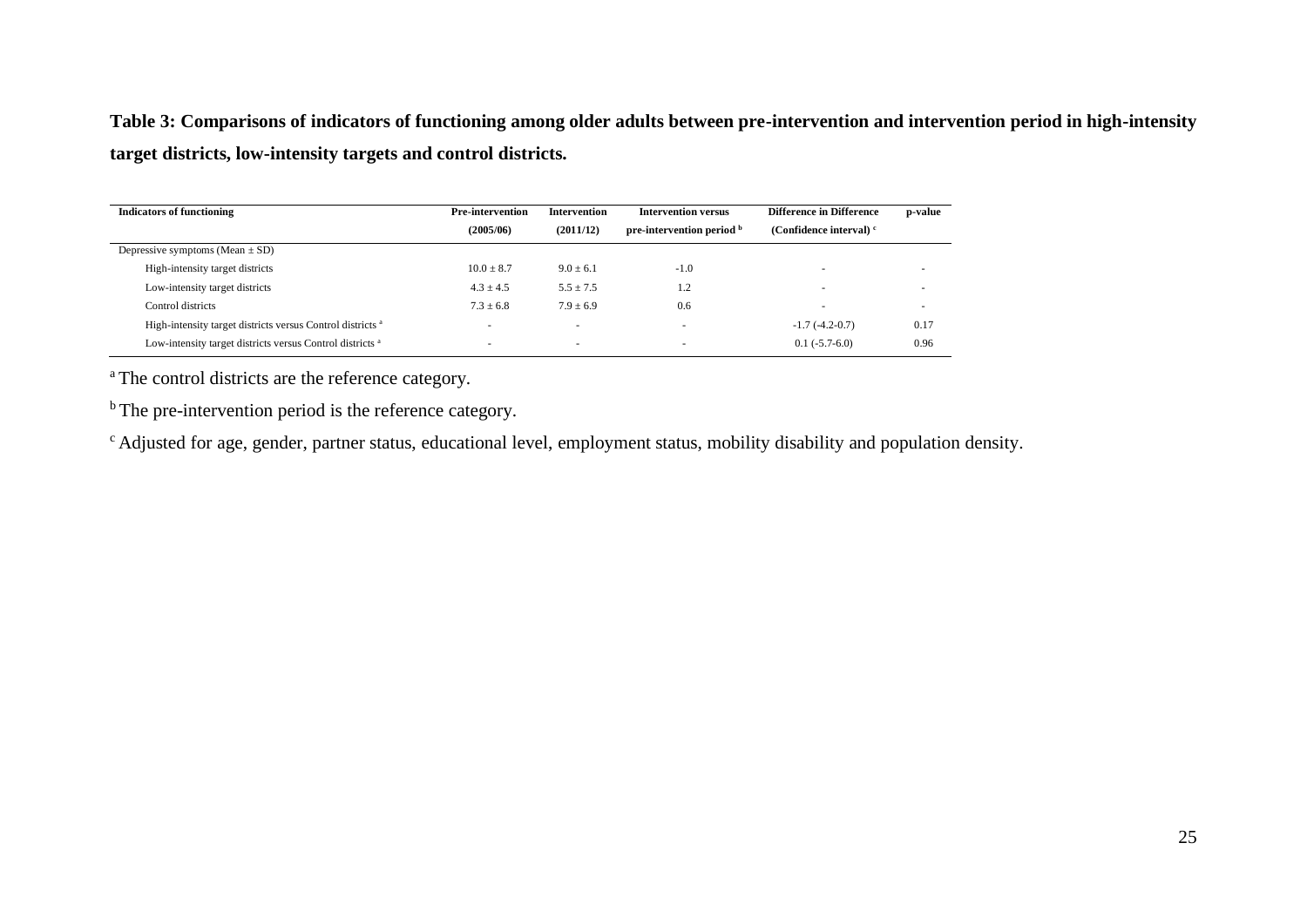**Table 4: Comparisons of indicators of functioning among older adults between pre-intervention and intervention period in target and control districts in the municipality of Amsterdam.**

| <b>Indicators of functioning</b>    | <b>Target districts</b> |                     |                                      | <b>Control districts</b> |                  |                                      |                                 |         |
|-------------------------------------|-------------------------|---------------------|--------------------------------------|--------------------------|------------------|--------------------------------------|---------------------------------|---------|
|                                     | <b>Pre-intervention</b> | <b>Intervention</b> | <b>Intervention versus</b>           | <b>Pre-intervention</b>  | Intervention     | <b>Intervention versus</b>           | <b>Difference in Difference</b> | p-value |
|                                     | (2005/06)               | (2011/12)           | pre-intervention period <sup>a</sup> | (2005/06)                | (2011/12)        | pre-intervention period <sup>a</sup> | (Confidence interval) $b$       |         |
| Loneliness (Mean $\pm$ SD)          | $2.4 \pm 2.6$           | $2.9 \pm 3.1$       | 0.5                                  | $2.0 \pm 2.6$            | $2.2 \pm 2.6$    | 0.2                                  | $0.6(-0.5-1.6)$                 | 0.27    |
| Social engagement (%, yes)          | 68.3                    | 73.0                | 4.7                                  | 72.8                     | 74.5             | 1.7                                  | $1.2(-17.0-19.4)$               | 0.90    |
| Social isolation (%, yes)           | 20.6                    | 28.6                | 8.0                                  | 22.8                     | 23.5             | 0.7                                  | $5.8(-9.1-20.7)$                | 0.45    |
| Physical activity (Mean $\pm$ SD)   | $54.8 \pm 45.1$         | $50.1 \pm 48.8$     | $-4.7$                               | $76.9 \pm 96.2$          | $74.7 \pm 118.8$ | $-2.2$                               | $-3.6(-41.7-34.5)$              | 0.85    |
| Anxiety symptoms (Mean $\pm$ SD)    | $3.4 \pm 3.1$           | $3.0 \pm 3.1$       | $-0.4$                               | $2.9 \pm 3.0$            | $2.7 \pm 2.8$    | $-0.2$                               | $-0.1(-1.3-1.0)$                | 0.82    |
| Depressive symptoms (Mean $\pm$ SD) | $9.2 \pm 8.5$           | $8.4 \pm 7.3$       | $-0.8$                               | $8.0 \pm 6.6$            | $8.3 \pm 6.8$    | 0.3                                  | $-1.0(-3.7-1.8)$                | 0.50    |

<sup>a</sup>The pre-intervention period is the reference category. The difference score has been calculated as the intervention score minus the pre-interventionscore.

<sup>b</sup> Adjusted for age, gender, partner status, educational level, employment status, mobility disability and population density.